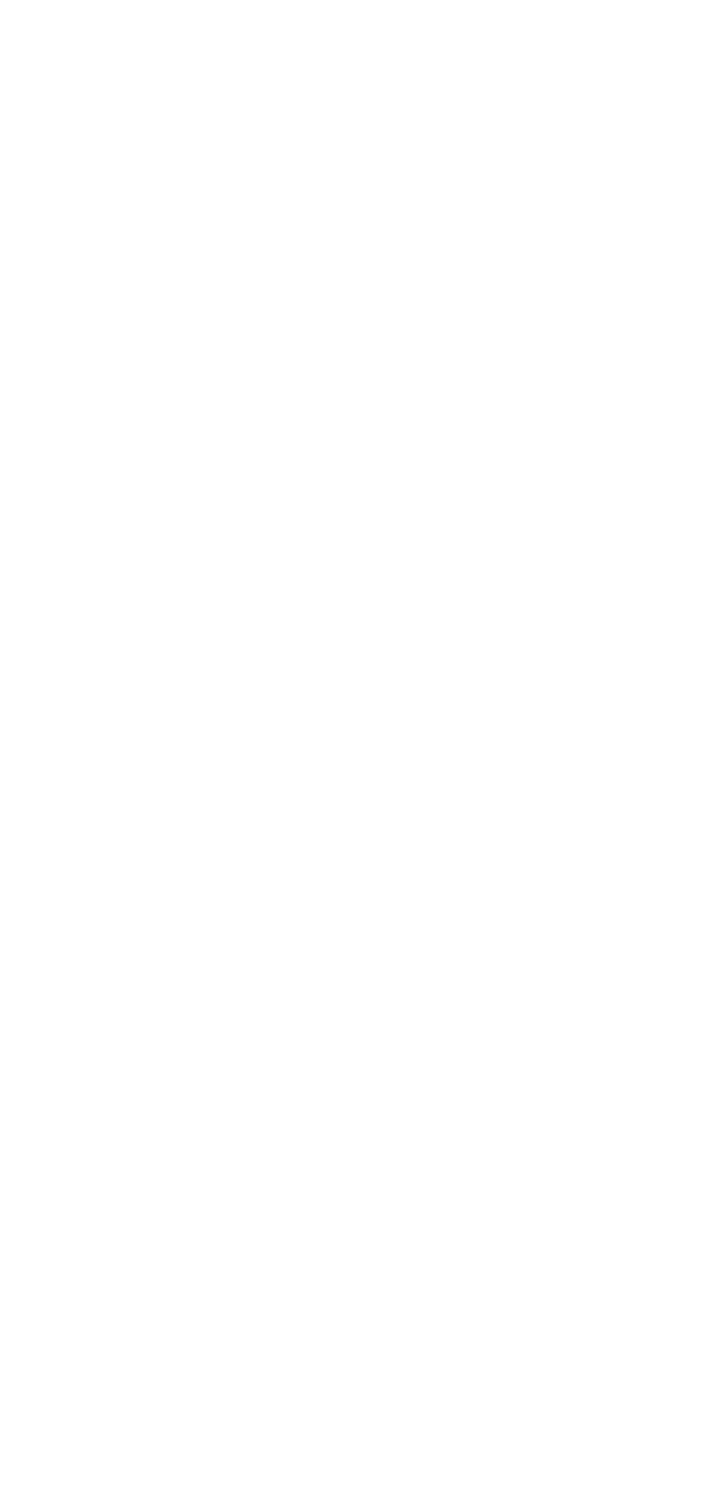### Contents

| 1                                                | <b>OUR CONTRACT</b>                                            | 1  |  |  |
|--------------------------------------------------|----------------------------------------------------------------|----|--|--|
| 2                                                | HOW AND WHEN THE CONTRACT STARTS<br><b>AND WHEN IT EXPIRES</b> | 2  |  |  |
| 3                                                | <b>CHARGES</b>                                                 | 4  |  |  |
| 4                                                | <b>BILLS</b>                                                   | 11 |  |  |
| 5                                                | <b>PAYING YOUR BILL</b>                                        | 12 |  |  |
| 6                                                | OTHER OBLIGATIONS ON YOU                                       | 15 |  |  |
| 7                                                | <b>SUPPLY INTERRUPTIONS</b>                                    | 16 |  |  |
| 8                                                | <b>DISCONNECTION</b>                                           | 17 |  |  |
| 9                                                | EARLY TERMINATION OF THE CONTRACT                              | 21 |  |  |
|                                                  | 10 INFORMATION, PRIVACY AND<br><b>CONFIDENTIALITY</b>          | 23 |  |  |
|                                                  | 11 COMPLAINTS                                                  | 25 |  |  |
|                                                  | <b>12 LIABILITY</b>                                            | 26 |  |  |
|                                                  | <b>13 GUARANTEED CUSTOMER SERVICE</b><br><b>STANDARDS</b>      | 28 |  |  |
|                                                  | <b>14 LEGAL MATTERS</b>                                        | 29 |  |  |
|                                                  | 15 YOU MUST BE A SMALL CUSTOMER                                | 32 |  |  |
| <b>ANNEXURE A</b><br>34<br><b>Privacy Policy</b> |                                                                |    |  |  |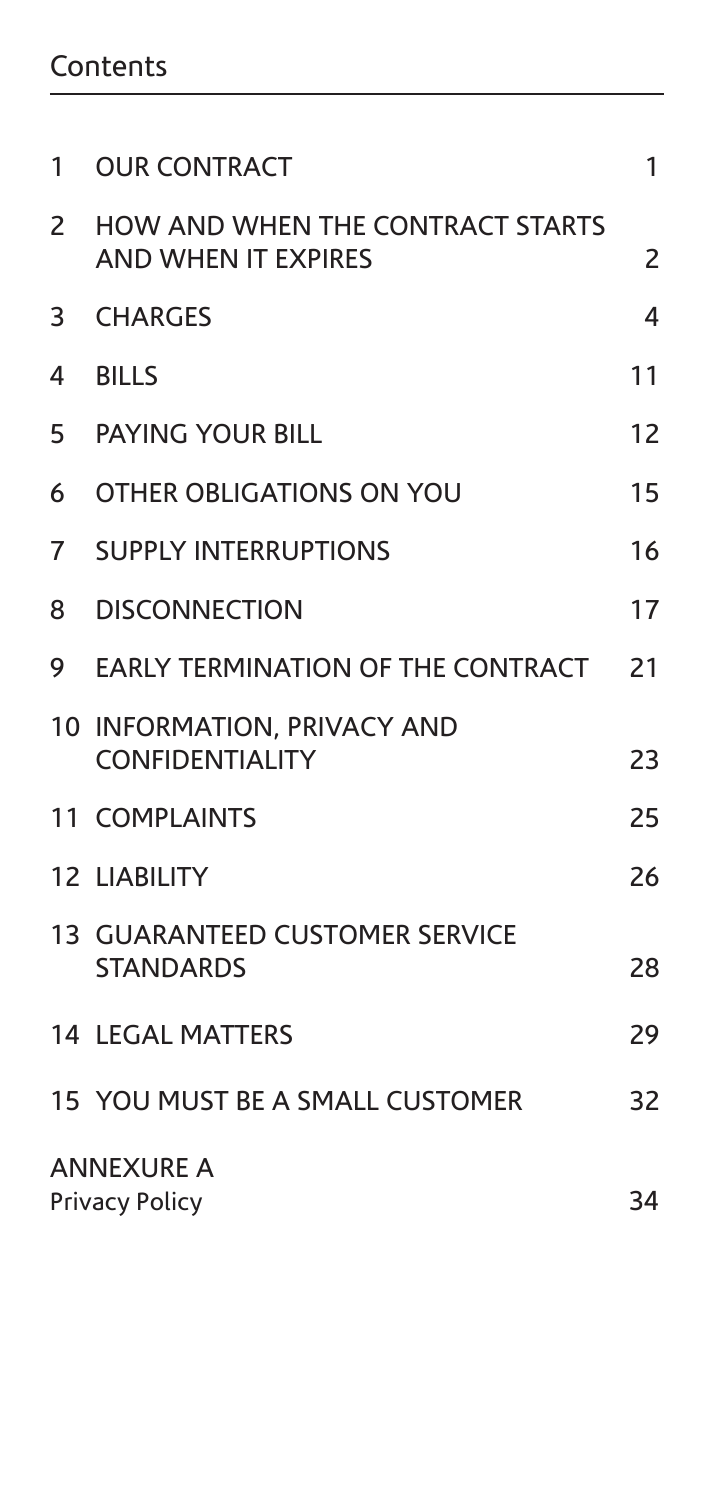| $1_{\cdot}$ | <b>OUR CONTRACT</b>                                           |                                                   |  |  |  |
|-------------|---------------------------------------------------------------|---------------------------------------------------|--|--|--|
| 1.1         | The scope of our contract                                     |                                                   |  |  |  |
|             |                                                               | These contract terms form part of a contract      |  |  |  |
|             |                                                               | you have entered into with us for the sale of     |  |  |  |
|             |                                                               | energy to your premises. The other part of the    |  |  |  |
|             | contract is the contract sheet.                               |                                                   |  |  |  |
|             | This contract is a negotiated supply contract                 |                                                   |  |  |  |
|             |                                                               | and complies with the applicable provisions of    |  |  |  |
|             | the law.                                                      |                                                   |  |  |  |
| 1.2         | Important obligations on us under the<br>contract             |                                                   |  |  |  |
|             |                                                               | As a retailer selling energy under our retail     |  |  |  |
|             | licences:                                                     |                                                   |  |  |  |
|             | a.                                                            | we agree to arrange for your distributor          |  |  |  |
|             |                                                               | to connect your premises to its network,          |  |  |  |
|             |                                                               | if you ask us. We will arrange the                |  |  |  |
|             |                                                               | connection as soon as practicable and             |  |  |  |
|             |                                                               | will contact your distributor no later            |  |  |  |
|             |                                                               | than the next business day after your             |  |  |  |
|             | request;                                                      |                                                   |  |  |  |
|             | b.                                                            | we agree to arrange for your distributor          |  |  |  |
|             |                                                               | to supply energy to your premises; and            |  |  |  |
|             | C.                                                            | we agree to sell to you the energy                |  |  |  |
| 1.3         |                                                               | supplied to your premises.                        |  |  |  |
|             | Application of these contract terms to<br>electricity and gas |                                                   |  |  |  |
|             |                                                               | If you have agreed to purchase both electricity   |  |  |  |
|             |                                                               | and gas from us, then we actually have two        |  |  |  |
|             |                                                               | separate contracts, one for electricity and the   |  |  |  |
|             |                                                               | other for gas. Any paragraph of these contract    |  |  |  |
|             |                                                               | terms relating just to electricity or just to gas |  |  |  |
|             |                                                               | does not apply as a term of the contract for      |  |  |  |
|             | the other form of energy.                                     |                                                   |  |  |  |
| 1.4         |                                                               | Understanding these contract terms                |  |  |  |
|             |                                                               | Words appearing in these contract terms like      |  |  |  |
|             |                                                               | this have a special meaning and are defined in    |  |  |  |
|             |                                                               | paragraph 14.6. Paragraph 14.7 includes some      |  |  |  |
|             |                                                               | further rules for interpreting these contract     |  |  |  |
|             | terms.                                                        |                                                   |  |  |  |

#### 1.5 Interpreter services If you require an interpreter please call 13 14 50.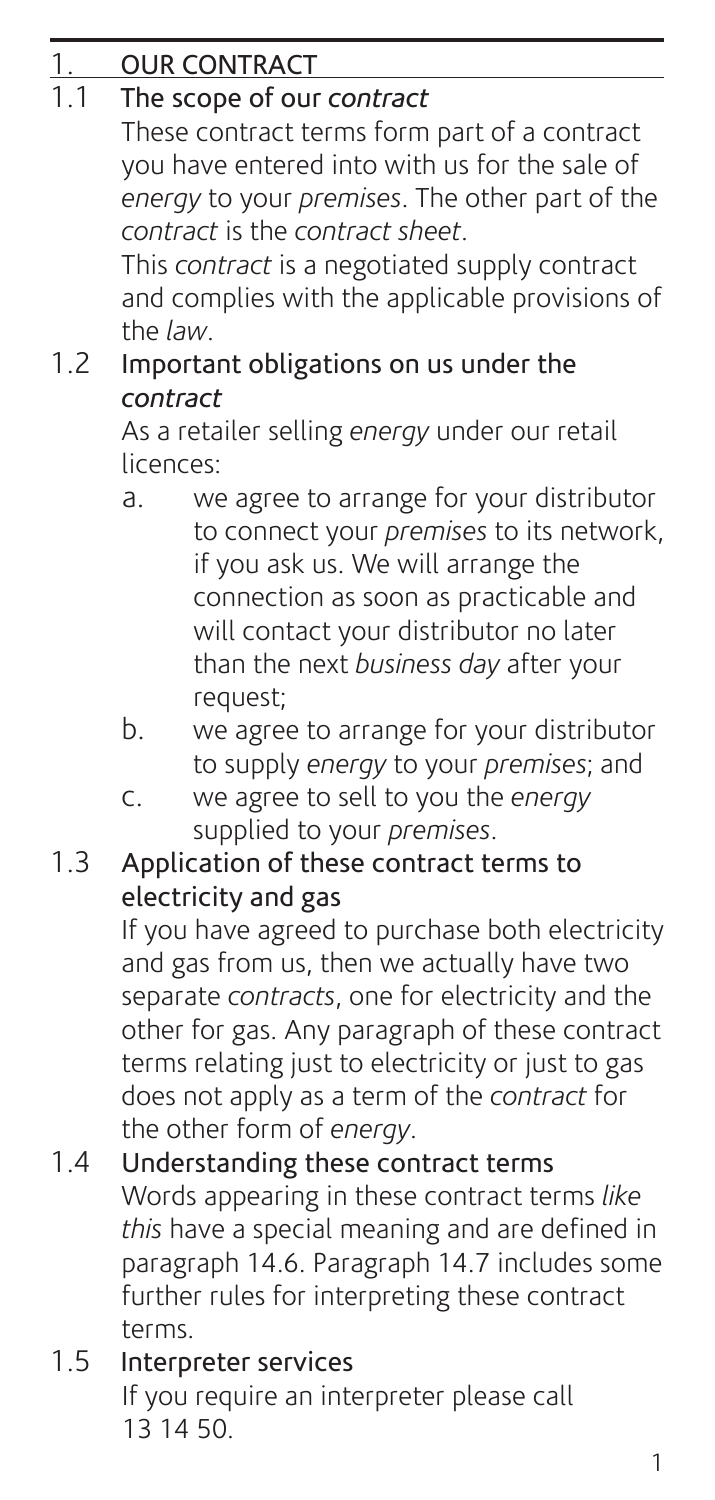#### Interpreter Service 13 14 50 (Mon - Fri 9am - 5pm)

للحصول على خدمات الترجمة إتصل بالرقم المدرج أعلاه. 如需传译员服务,请拨以上电话。 如需傳譯員服務,請撥以上電話。

Muốn liên lạc với sở thông dịch, xin vui lòng gọi số điên thoại trên đây.

Per il servizio interpreti chiamare il numero indicato sopra.

Para comunicarse con el servicio de interpretación llame al númer indicado arriba.

Για υπηρεσία διερμηνέων, τηλεφωνήστε στον παραπάνω αριθμ

#### 2. HOW AND WHEN THE *CONTRACT* STARTS AND WHEN IT EXPIRES

#### 2.1 When the *contract* starts

The *contract* starts when you accept our offer to sell *energy* to you, whether you do this by signing and returning the *contract sheet* to us before the offer expiry date or by verbally accepting our offer or accepting online.

#### 2.2 Cooling-off

You can cancel the *contract* without penalty for the first 10 *business days* after you accept our offer or the date you receive a copy of the *contract*, whichever is the later. You would have to clearly indicate an intention to cancel within that cooling-off period, either orally or in writing. Both of us then would have to comply with the *law* in respect of that cancellation. We would provide you with a record of the cancellation. We would not be entitled to the payment of costs, compensation or any other amount, other than *charges* payable in respect of any *energy* supplied, or any other services provided, prior to cancellation.

#### 2.3 When we start selling you *energy* Although the *contract* may have started, we do not start selling you *energy*, and you have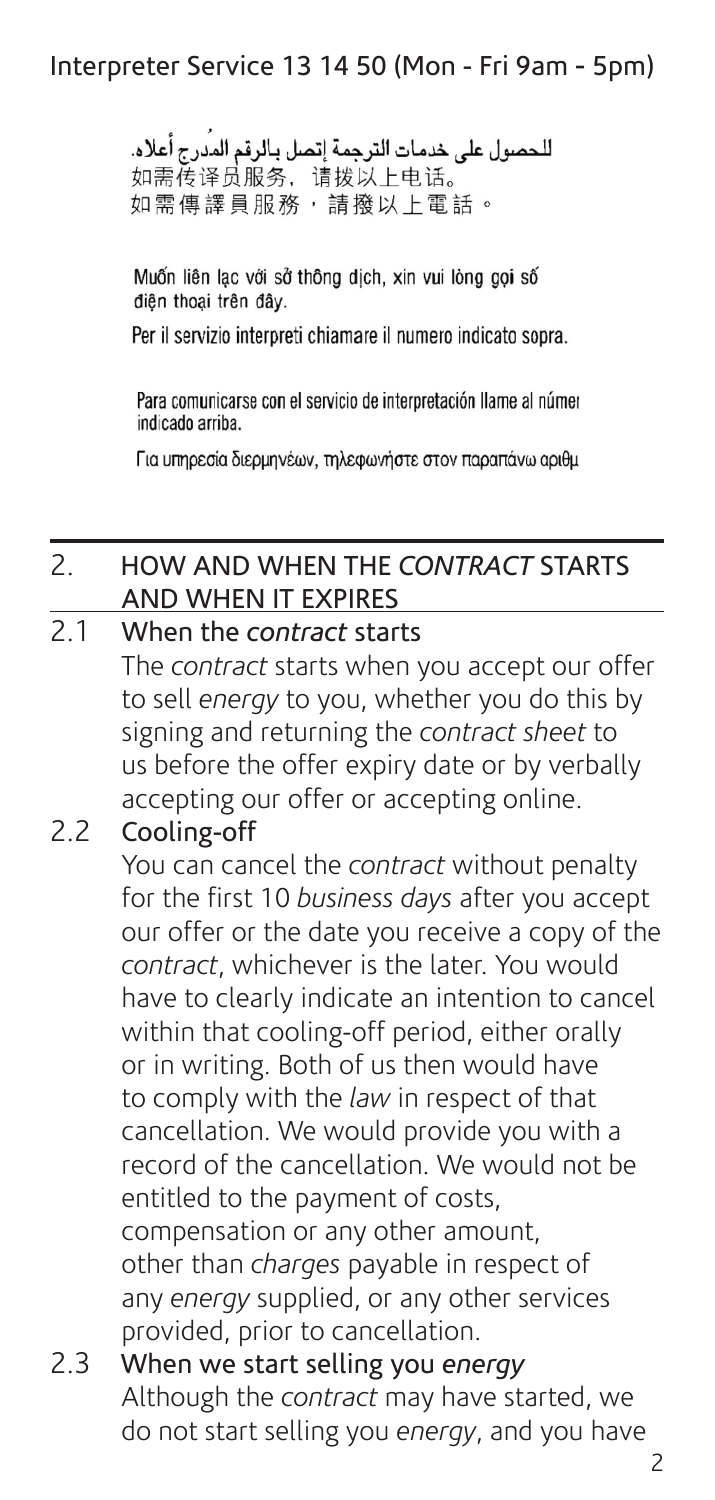no obligation to pay us for *energy*, unless and until:

- a. your cooling-off period has expired;
- b. your *premises* are connected to the network; and
- c. if you are transferring to us from another retailer, the meter registered for your *premises* is effectively allocated by the *market and system operator* to us.

## 2.4 Final decisions we may make before we start selling you *energy*

If at any time before we start selling you *energy* we decide we are not satisfied with information you have provided to us about your eligibility for our offer or about your creditworthiness, then we may immediately terminate the *contract* by giving notice to you. We will not have to provide any compensation to you nor will you to us.

#### 2.5 When the *contract* expires

- a. Unless it is terminated earlier under paragraph 9 or 15.2, the *contract* will continue from when we start selling you *energy* for the term stated in the *contract sheet* (or, if no term is stated, indefinitely).
- b. In accordance with the *law*, we will send you a notice before the term expires advising you of your options. In that notice we may offer to extend the term of the *contract* together with *contract* variations (including new *charges*). If you do not enter into another energy contract for the *premises* before the term of the *contract* expires, you will be taken to have accepted the offer and the *contract* will be varied accordingly.
- c. If the term of the *contract* expires without any such extension, then the *contract* is instead to continue indefinitely on the same terms, *rates*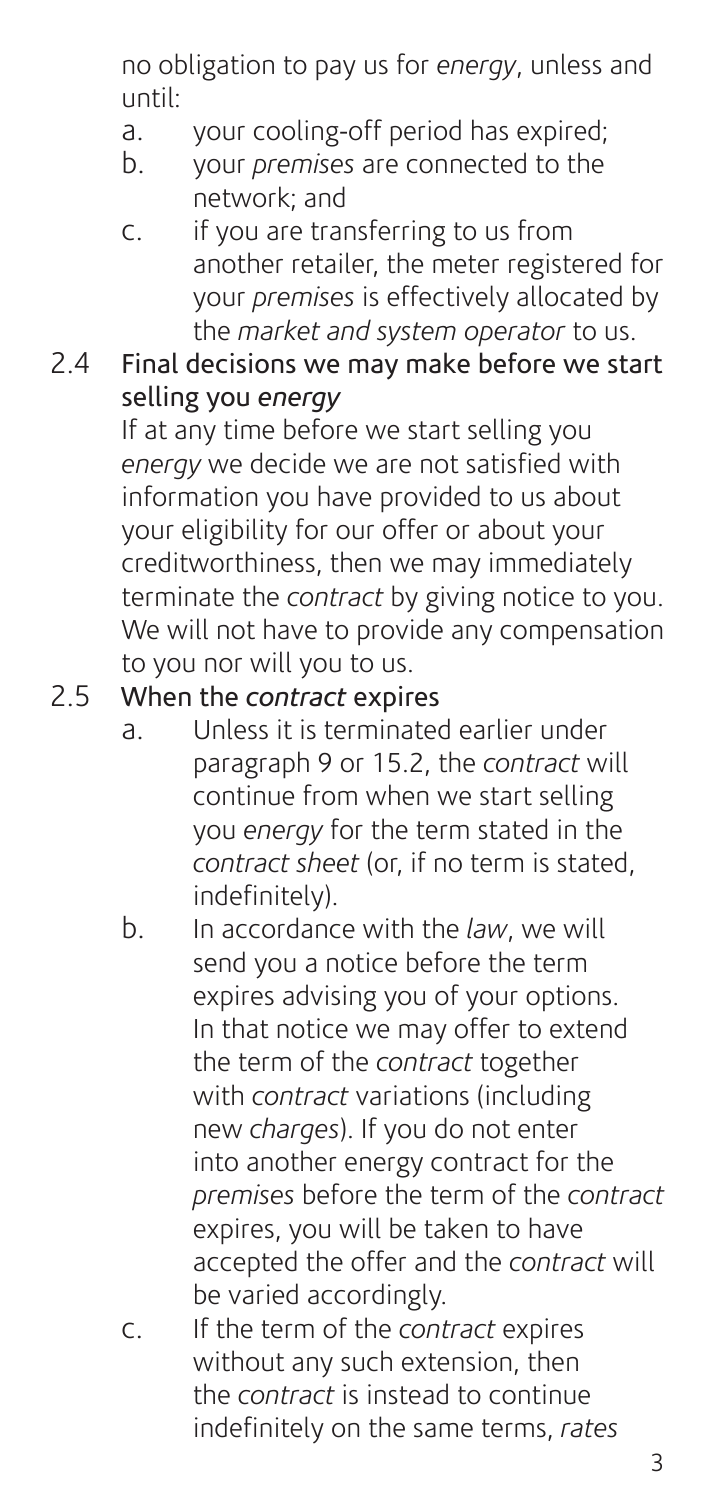and *charges* until the *contract* is varied or is terminated. Either you or we could terminate the *contract* by giving at least 20 *business days* notice.

## 2.6 Sale of *energy* in earlier period

- a. If you have been sold *energy* by another retailer immediately before we start selling you *energy* under this *contract* and that sale was for 14 days or less under a new occupant supply arrangement or for 1 month or less under an exempt last resort arrangement, or if we supplied gas to your *premises* immediately before the sale of gas under this *contract* commenced, you may be liable to us under this *contract* for payment for that earlier period.
- b. You do not have to pay us for this *energy* if you have already paid another retailer for that *energy* or you terminate this *contract* during the cooling-off period.

## 3. *CHARGES*

## 3.1 *Energy charges*

You must pay us our *energy charges*.

## 3.2 *Rates*

The *contract sheet* states the initial *rates* we use to determine our *energy charges*. Your first bill will also state the *rates* that apply.

## 3.3 *Rate* variations

- a. If the *rates* stated in the *contract sheet* are not the rates we generally apply to *customers* of your type, in your distribution area, with your meter type and any other characteristic referred to in the *contract sheet*, then we may vary your *rates* to those we generally apply.
- b. We will give you notice of any *rate* variation under paragraph 3.3(a). If any *rate* is to increase, we will notify you a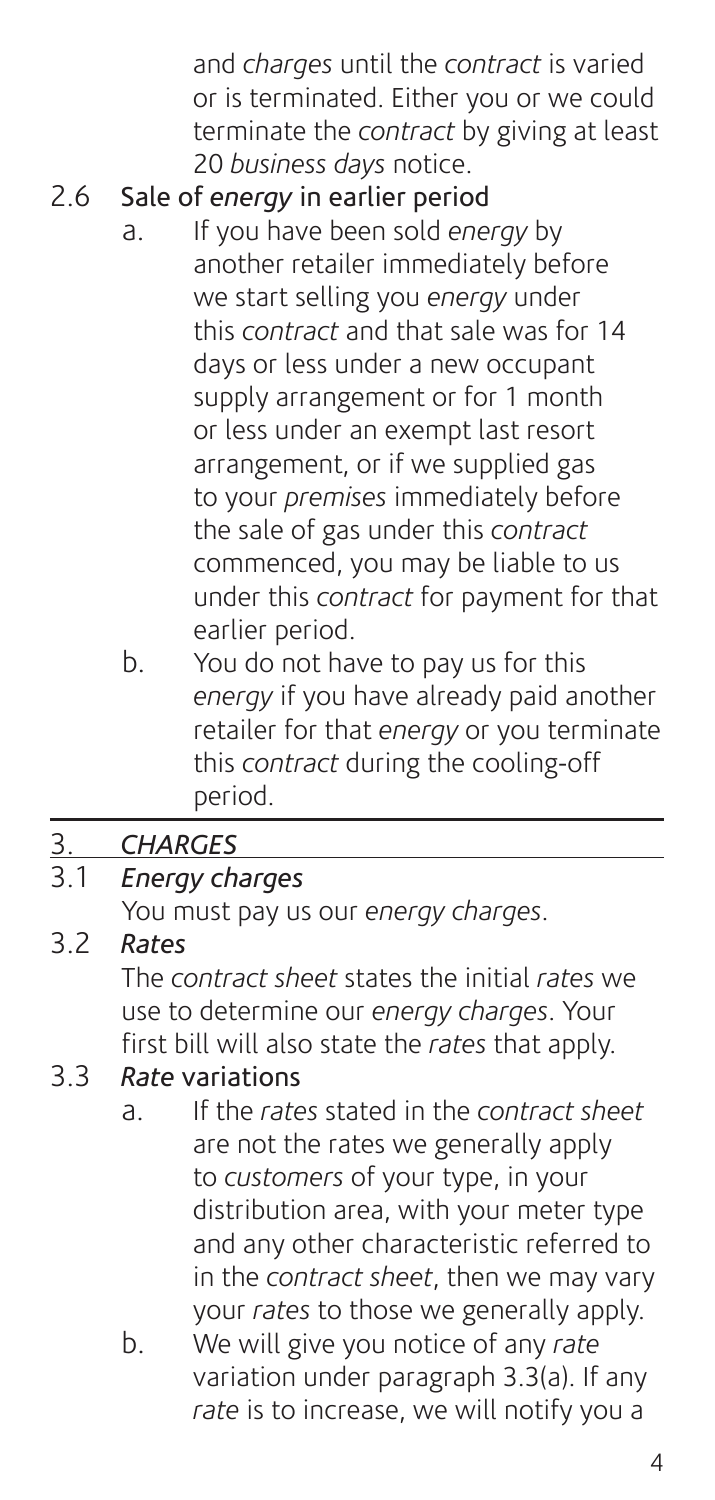reasonable period before the date from when the *rate* variation takes effect. In the intervening period you may terminate the *contract* immediately by giving us notice, with no liability to pay any early termination fee if you transfer to another retailer as soon as possible after the date you terminate. However, if for any reason we continue to sell you *energy* after the effective date, then from that date you will be liable to pay the varied *rates.*

c. If after the *contract* starts a new type of meter is installed at your *premises*  or the network tariff or the structure of the network tariff attributable to your meter is changed, then, with effect from the installation date or the date of the change, as the case may be, we may vary your *rates* to those generally applicable to that type of meter or to reflect the change in network tariff or in the structure of the network tariff.

- d. If there is, or we fairly and reasonably expect there will be, an increase in our *costs* relative to our *costs* as at the date we initially set the *rates* applicable to you or on which we last varied your *rates* or imposed an *additional charge* under this paragraph 3.3(d), and that *costs* increase is specifically or otherwise attributable to you or to the *energy* we sell you, then we may either vary your *rates* or impose an *additional charge* to recover those increased *costs*. e. The amount of any *rate* variation or *additional charge* under paragraph 3.3(d) in respect of:
	- 1. any *costs* increase which is specifically attributable to you or to the *energy* we sell you will fairly and reasonably reflect that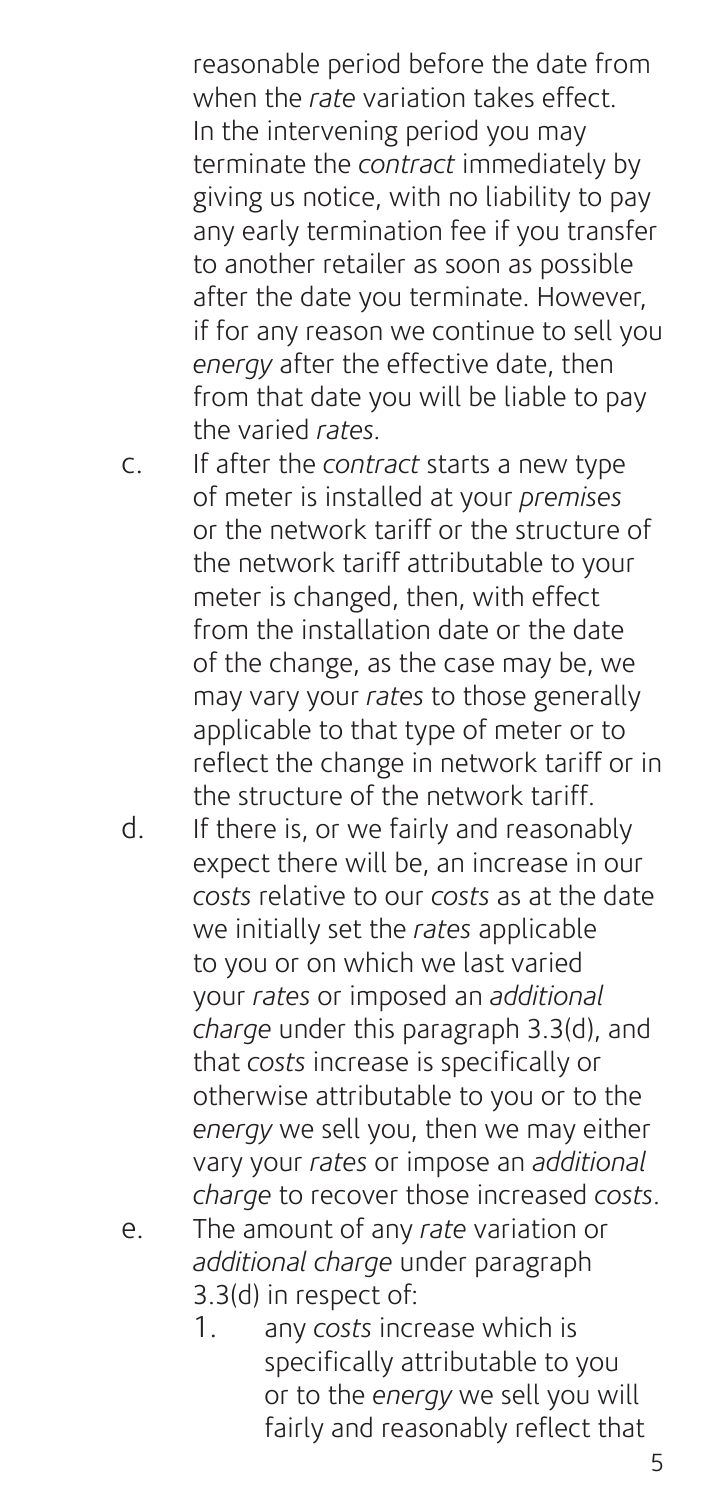increase; and

- 2. any other *costs* increase will fairly and reasonably reflect that increase by way of allocating to you a share of that increase corresponding to your share of the *energy* we purchase for you and other *customers* to whom the *costs* increase is also attributable.
- f. If in the year preceding an *annual review date* we have not varied your *rates* or imposed an *additional charge* under paragraph 3.3(d) to reflect an increase in any one of the *cost* categories which exceeds the *percentage increase in the CPI*, then on or after the *annual review date* we may vary your *rates* under paragraph 3.3(d) as if that *cost* had increased on the last day of that year such that, over that year, that *cost* increased by the *percentage increase in CPI*.
- g. We will give you notice of any *rate* variations or any *additional charges*  under paragraph 3.3(c), 3.3(d) or 3.3(f), which may be in a message on your bill. If the *rates* vary during a billing period, we will calculate your bill on a proportionate basis using the old *rates* before the variation and the new *rates* afterwards.
- h. This paragraph 3.3(h) applies in respect of any *rate* variation or *additional charge* under paragraph 3.3(d) which reflects a *wholesale costs* or *other costs* increase exceeding the *percentage increase in the CPI* for the preceding year. In any such case we will give you the notice under paragraph 3.3(g) at least 3 months before the date from when the new *rates* or *additional charge* is effective. In the intervening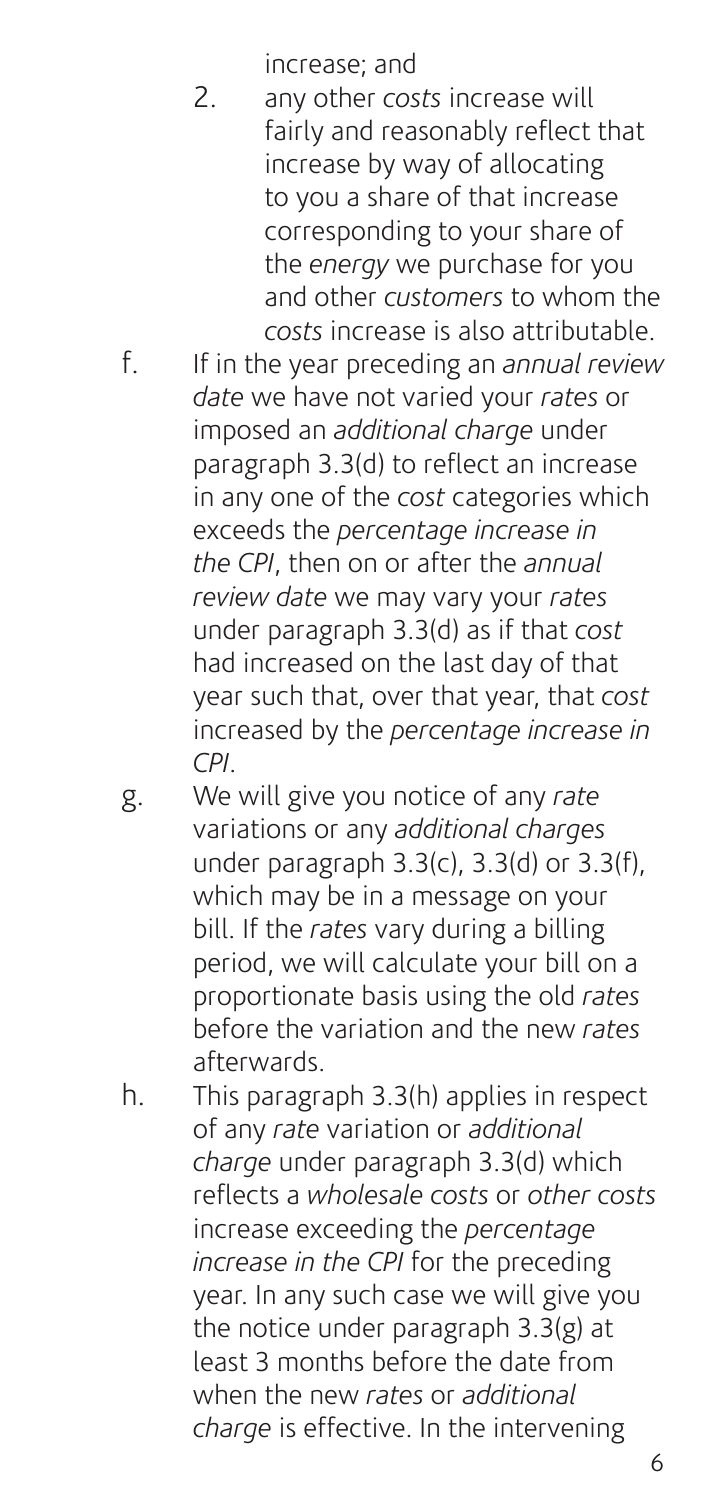period you may terminate the *contract* immediately by giving us notice, with no liability to pay any early termination fee if you transfer to another retailer as soon as possible after the date you terminate. However, if for any reason we continue to sell you *energy* after the effective date, then from that date you will be liable to pay the new *rates* or the *additional charge.*

i. In this paragraph 3.3: *annual review date* means 1 July; *carbon scheme* means any Commonwealth or State emissions trading or other scheme for the reduction of greenhouse gas emissions including, without limitation, the mechanism established by the *Clean Energy Act* 2011 (Cth).

*costs* means our:

- 1. *environmental costs*;
- 2. *market costs*;
- 3. *metering costs*;
- 4. *network costs*;
- 5. *pass-through costs*;
- 6. *regulatory costs*;
- 7. *wholesale costs*; and

8. *other costs*;

*CPI* means the Consumer Price Index (All Groups) for the capital city in the State in which your *premises* is located, as published from time to time by the Australian Bureau of Statistics or, if that index is not available, another similar index determined by us;

*environmental costs* means:

(1) any costs we incur in meeting our *environmental obligations* in connection with *energy* consumed by you and other *customers* up to the amount of any charge that would be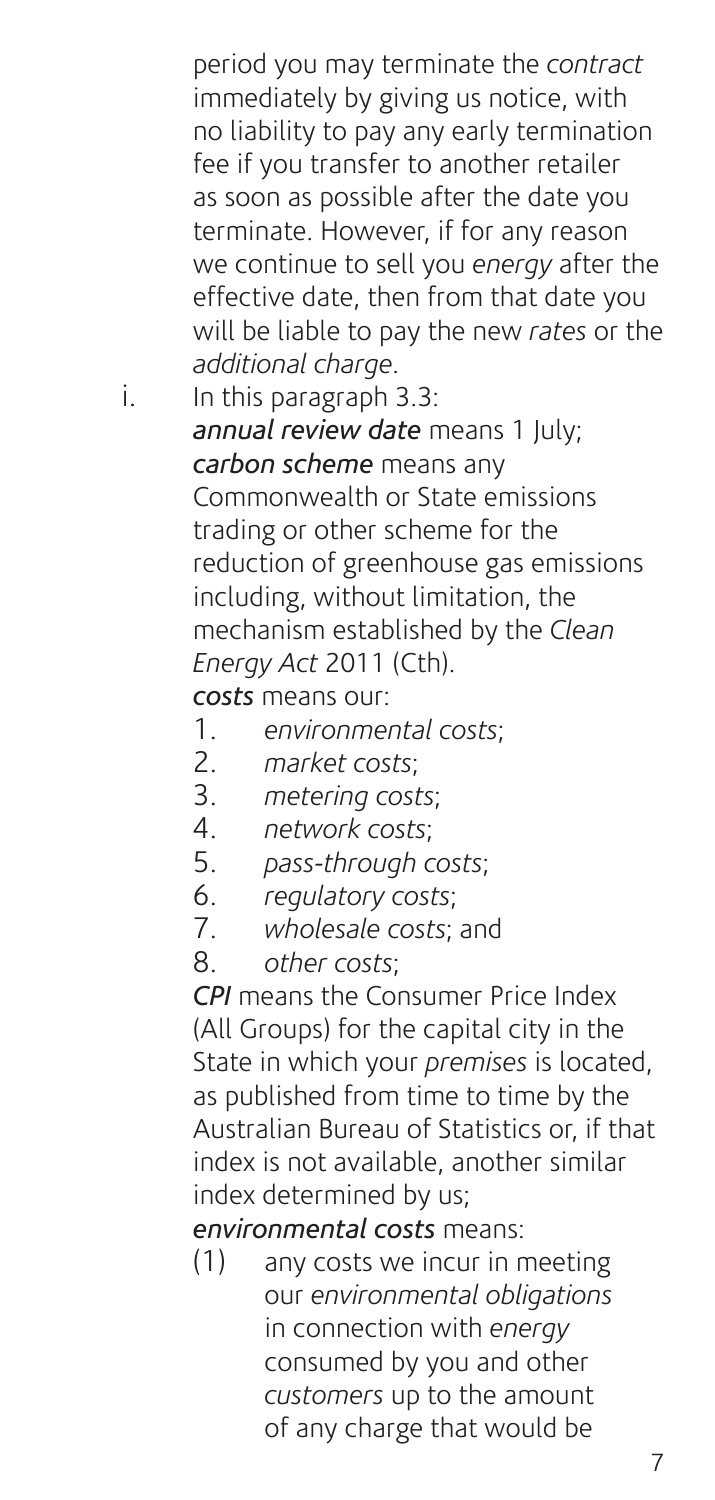imposed on us if we did not meet those *environmental obligations*; or

(2) any charge imposed on us if we do not, or are not able to, meet those *environmental obligations*;

*environmental obligations* means obligations imposed on us under any *law*, or which we embrace voluntarily, for the direct or indirect purpose of reducing greenhouse gas emissions, increasing the generation of electricity from renewable sources or encouraging the efficient use of *energy* including any carbon tax and any *carbon scheme*; *market costs* means all participant charges, ancillary service charges, system security charges and other charges payable by us in connection with *energy* consumed at your *premises* and by our other *customers* as determined by *AEMO*;

*metering costs* means costs we incur in connection with metering the consumption of *energy* at your *premises* including the provision, installation and maintenance of metering equipment and the collection and processing of metering data in accordance with the *law* and our own requirements; *network costs* means charges charged by *network service providers* in connection with the supply of *energy*; *network service provider* means a distributor or *energy* transmission business;

*other costs* means other costs we incur in connection with selling *energy* to you and other *customers* like you;

*pass-through costs* means:

(1) amounts we pay under *wholesale contracts* in respect of costs our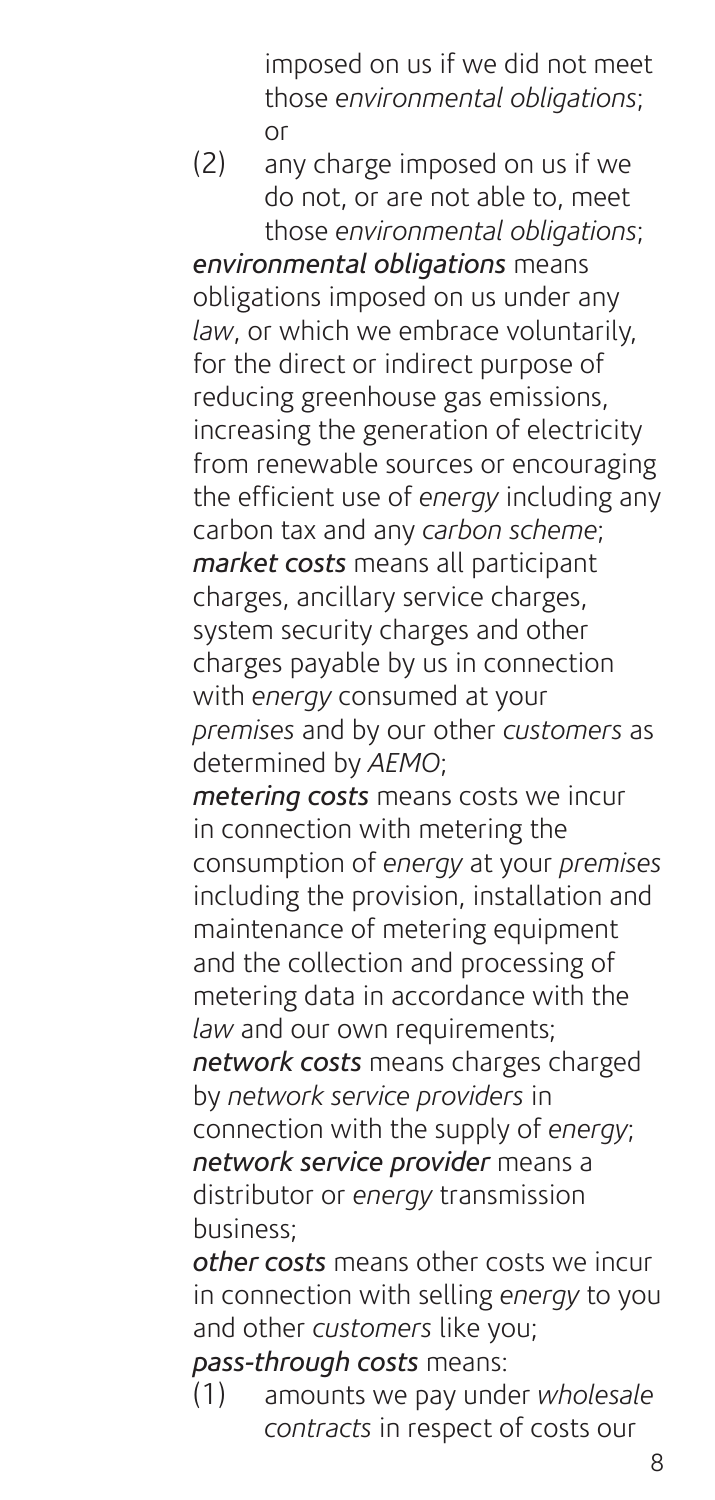*suppliers* incur or amounts our suppliers otherwise pass-through to us resulting from a change in *law* including any carbon tax and any *carbon scheme*; and

(2) incremental amounts we pay for *energy* resulting from force majeure affecting any of our *suppliers*;

*percentage increase in CPI* in respect of a year preceding an *annual review date* or any other date means the percentage increase in the *CPI* over the most recent 12 months period in respect of which, on the *annual review date* or other date, *CPI* data has been published;

*regulatory costs* means costs we incur in connection with selling *energy* to you resulting from a change in *law* including a change in the loss factors applicable to electricity we sell you and a change in the amount of unaccounted for gas allocated to us but excluding any carbon tax or *carbon scheme*; *supplier* means the other party to a

*wholesale contract*.

*wholesale contract* means a contract to manage fluctuations in the wholesale price of *energy* or for the purchase, transportation or storage of *energy.*; *wholesale costs* means amounts we expect to pay for *energy* we sell you and other *customers* like you, having regard to:

- (1) our forecast of the wholesale price of that *energy*;
- (2) our forecast of the price we will be required to pay under *wholesale contracts* we will enter covering that *energy*; and
- (3) the price payable by us under *wholesale contracts* we have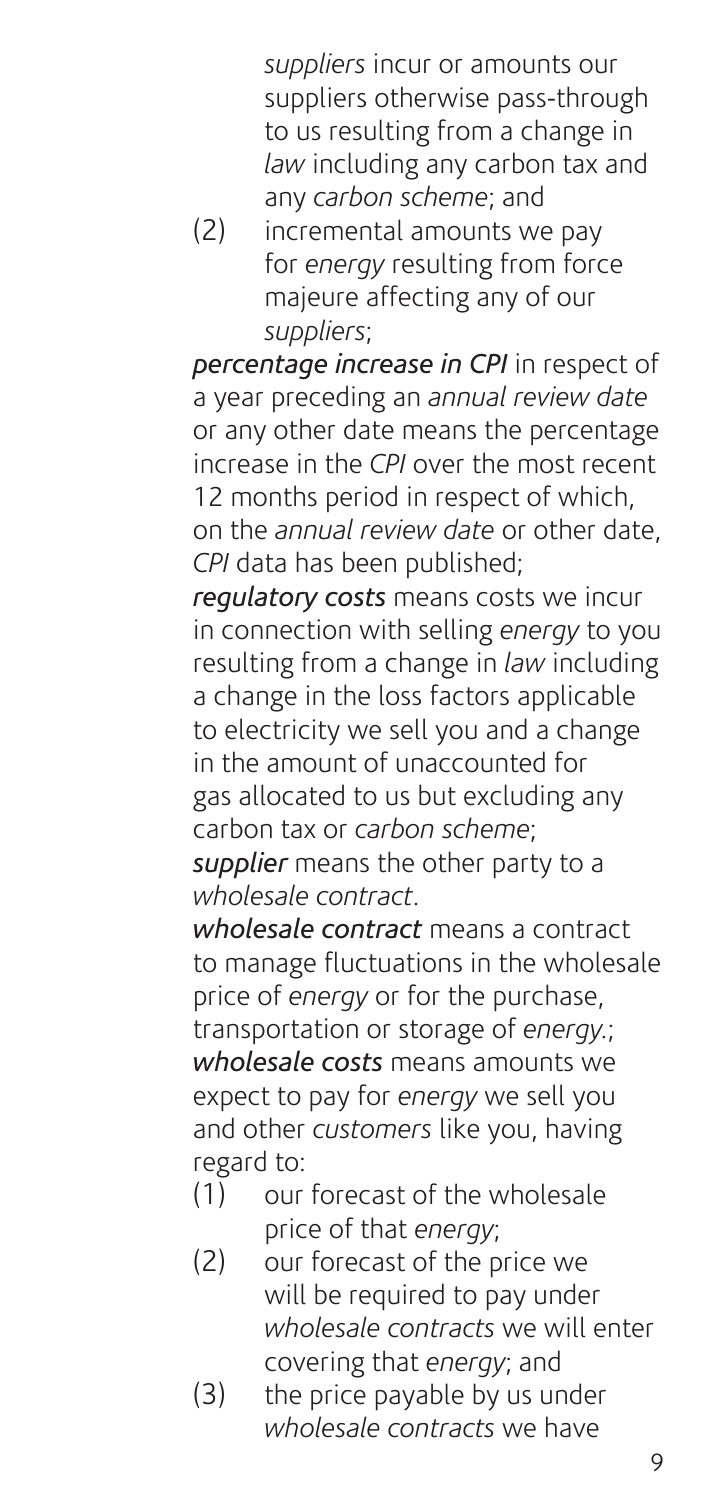already entered into covering that *energy*; and

(4) any other matter we fairly and reasonably consider is relevant.

## 3.4 *Additional charges*

- a. You must also pay us:
	- 1. any *other distributor charges* we pay concerning the *energy* we sell you and related costs we incur;
	- 2. reasonable costs we incur if you do not give access to the *meter readers* or you request an unscheduled meter reading;
	- 3. any administration fee set out in the *contract sheet*;
	- 4. for any additional services you request from us (including meter testing) unless the *law* requires us to provide that service free of charge;
	- 5. any merchant service fees we incur because of the payment method you use in paying your bill;
	- 6. to the extent the *law* allows, any late payment fee set out in the *contract sheet* and, if we decide to impose it, interest on any late payment at the rate prescribed under section 101 of the *Civil Procedure Act* 2005 (NSW) for payment of interest on a judgment debt;
	- 7. costs imposed on us if, due to fault on your part, payments you make to us are dishonoured or reversed;
	- 8. any other *additional charges* set out in these contract terms or in the *contract sheet*; and
	- 9. *GST* at the prevailing *GST* rate on any taxable supplies made by us.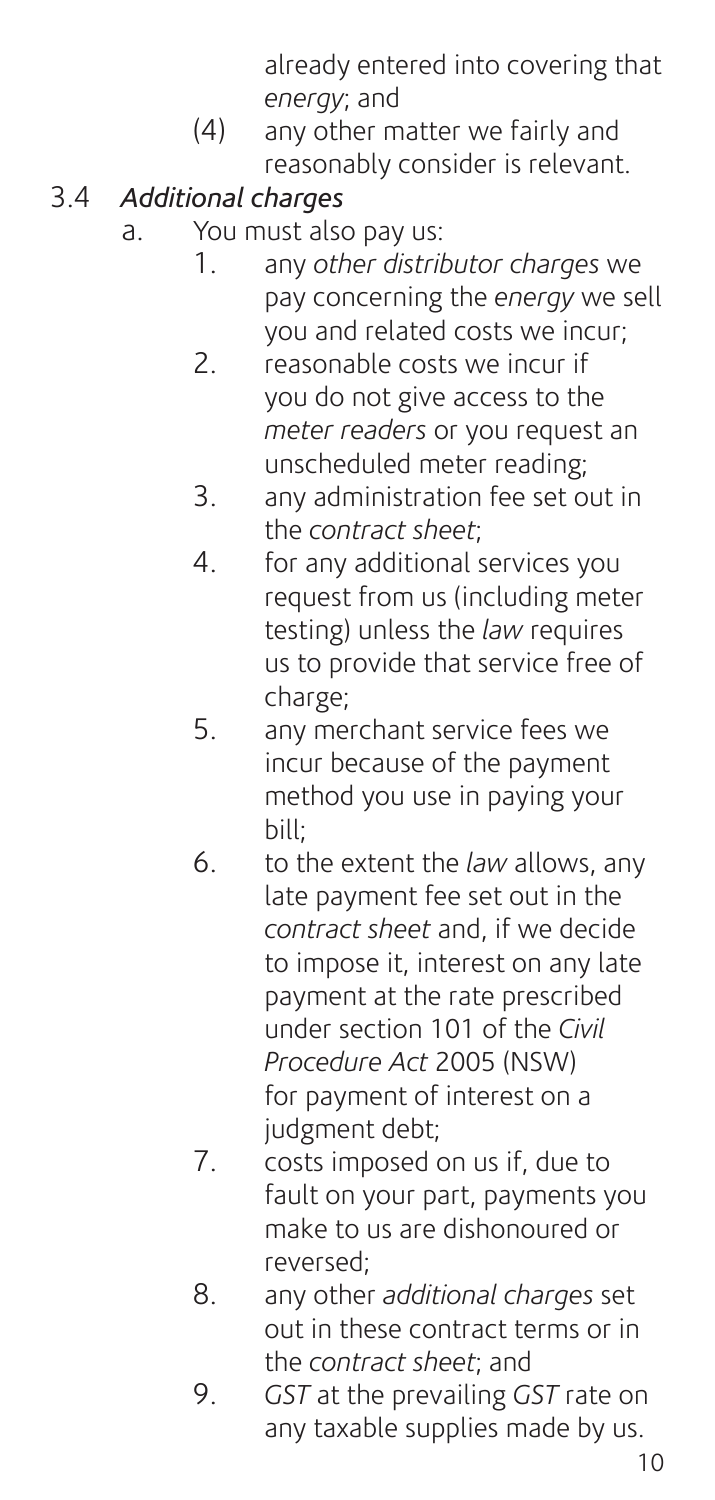b. Any *additional charge* will be fair and reasonable having regard to related costs we incur.

## 3.5 Liability for *charges*

You are not liable to pay any *charge* unless the amount of the charge or the basis for its calculation is set out in this *contract.*

|           |                                               | כסוכטנסנוטה ופ אכנ טטנ ווו נוווא כטוונוסכנ. |  |  |  |
|-----------|-----------------------------------------------|---------------------------------------------|--|--|--|
| <u>4.</u> | <b>BILLS</b>                                  |                                             |  |  |  |
| 4.1       | When bills are sent                           |                                             |  |  |  |
|           | We will send you a bill as often as stated in |                                             |  |  |  |
|           | the contract sheet.                           |                                             |  |  |  |
| 4.2       | Contents of a bill                            |                                             |  |  |  |
|           | The bill will comply with the law. It will    |                                             |  |  |  |
|           | include:                                      |                                             |  |  |  |
|           | a.                                            | the amount you must pay for the energy      |  |  |  |
|           |                                               | consumed at your premises;                  |  |  |  |
|           | b.                                            | a graph to help you understand your         |  |  |  |
|           |                                               | energy consumption;                         |  |  |  |
|           | $\mathsf{C}$ .                                | the pay-by date; and                        |  |  |  |
|           | d.                                            | payment methods.                            |  |  |  |
| 4.3       | Bills based on meter readings                 |                                             |  |  |  |
|           | a.                                            | As a general rule we will base your bills   |  |  |  |
|           |                                               | on readings of your meters.                 |  |  |  |
|           | b.                                            | However in some cases the law may           |  |  |  |
|           |                                               | allow us to provide you with a bill based   |  |  |  |
|           |                                               | on an estimate of the energy consumed       |  |  |  |
|           |                                               | at your premises. If we do this and we      |  |  |  |
|           |                                               | subsequently obtain a meter reading or      |  |  |  |
|           |                                               | more reliable data, we will adjust your     |  |  |  |
|           |                                               | next bill as appropriate.                   |  |  |  |
|           | C.                                            | In any event your meter will be read at     |  |  |  |
|           |                                               | least once in any 6 month period.           |  |  |  |
|           | d.                                            | If you ask us to replace an estimated bill  |  |  |  |
|           |                                               | with one based on a meter reading, we       |  |  |  |
|           |                                               | will do so and may impose an additional     |  |  |  |

#### 4.4 You can ask us to review bills

If you ask us to review a bill we will undertake the review in accordance with the *law*. We may require you to pay a proportion of the bill up to the amount the *law* allows. If the review

*charge* on you accordingly.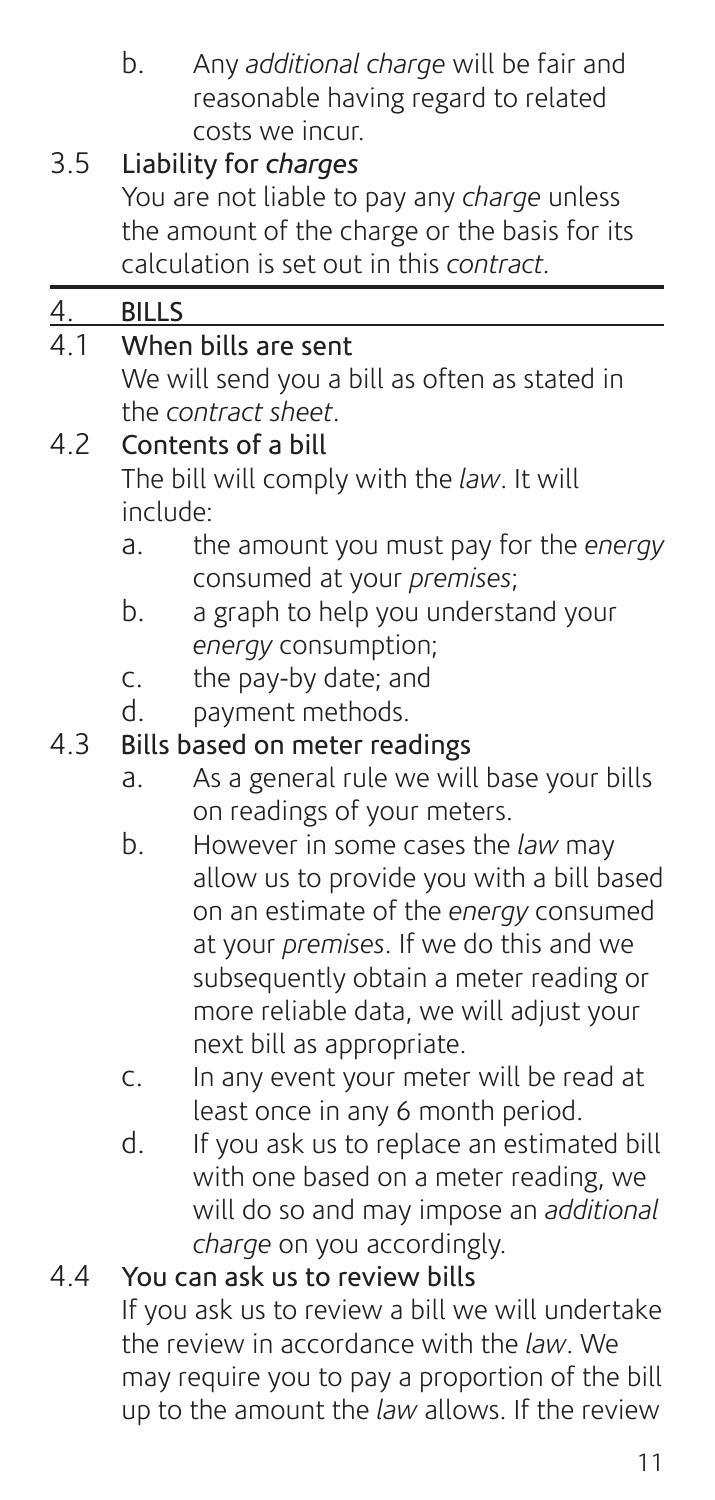shows the bill is correct, you must pay the unpaid amount or request a meter test which you must pay for if the test shows the meter is compliant. Should the review uncover an error, we will adjust the bill.

## 4.5 Adjusting your bill

- a. If we have undercharged you (or not charged you at all), we may recover from you what has been undercharged up to the amount allowed by the *law*. If we are required to do so by *law*, we will offer you the opportunity to pay us over a period equivalent to the period over which the recoverable undercharging occurred.
- b. If we have overcharged you we will inform you within 10 *business days* of when we become aware of the overcharging and repay the overcharged amount according to your reasonable instructions (or otherwise as required by the *law*).

## 5. PAYING YOUR BILL<br>5.1 When you have to

#### When you have to pay

You must pay us by the pay-by date stated on your bill. This will not be less than 12 *business days* from the date the bill is issued. Unless you use an automatic payment method, your bill is not paid until we actually receive the funds. Payments due on a non-*business day* may be paid on the next *business day*.

## 5.2 Payment methods

You may pay your bills by any of the payment methods stated on your bill.

5.3 Redirecting your bills If you are unable to arrange payment due to illness or long absence, we will on request redirect your bills.

#### 5.4 Applying your payments

a. If we sell you electricity and gas we will apply payments as you direct or, if you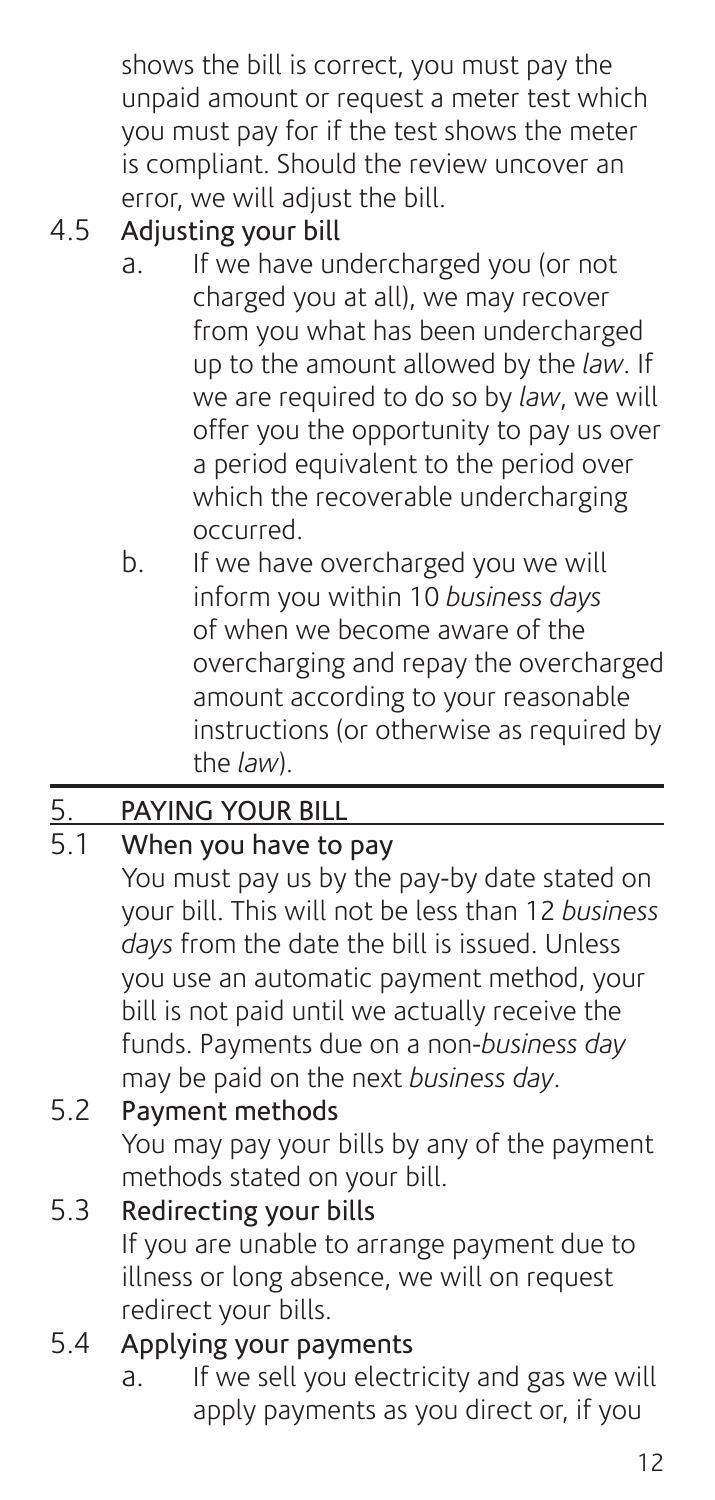do not give us a direction, in proportion to the respective amounts billed for electricity and gas.

b. If we include a charge in our bill for any other good or service we have sold to you then, unless you direct us otherwise, we will apply your payments first to the *energy*.

#### 5.5 Late payments

If we do not receive your payment by the pay-by date, we may take legal proceedings or other steps against you to recover the overdue amount and our recovery costs. However, before taking any steps we will comply with all requirements under the *law* in relation to payment difficulties you may be having.

#### 5.6 Payment difficulties

- a. You must contact us if you anticipate it may not be possible for you to pay a bill by the pay-by date.
- b. If you are experiencing difficulties paying your bills, we can offer you assistance: information about your right to have your bills redirected to someone else, advice about independent financial counselling, information about *energy* efficiency and about various government assistance and concessions schemes and, in some cases, the option of an instalment plan.
- c. We may choose not to offer you this assistance if you have been convicted of an offence involving fraud or theft of *energy*.
- d. If you are a residential customer eligible under the *law* for an instalment plan, we will offer a plan conforming with the requirements of the *law* under which you will have the ability to either pay your bills by regular instalments in advance or to pay any overdue amounts and future bills by regular instalments.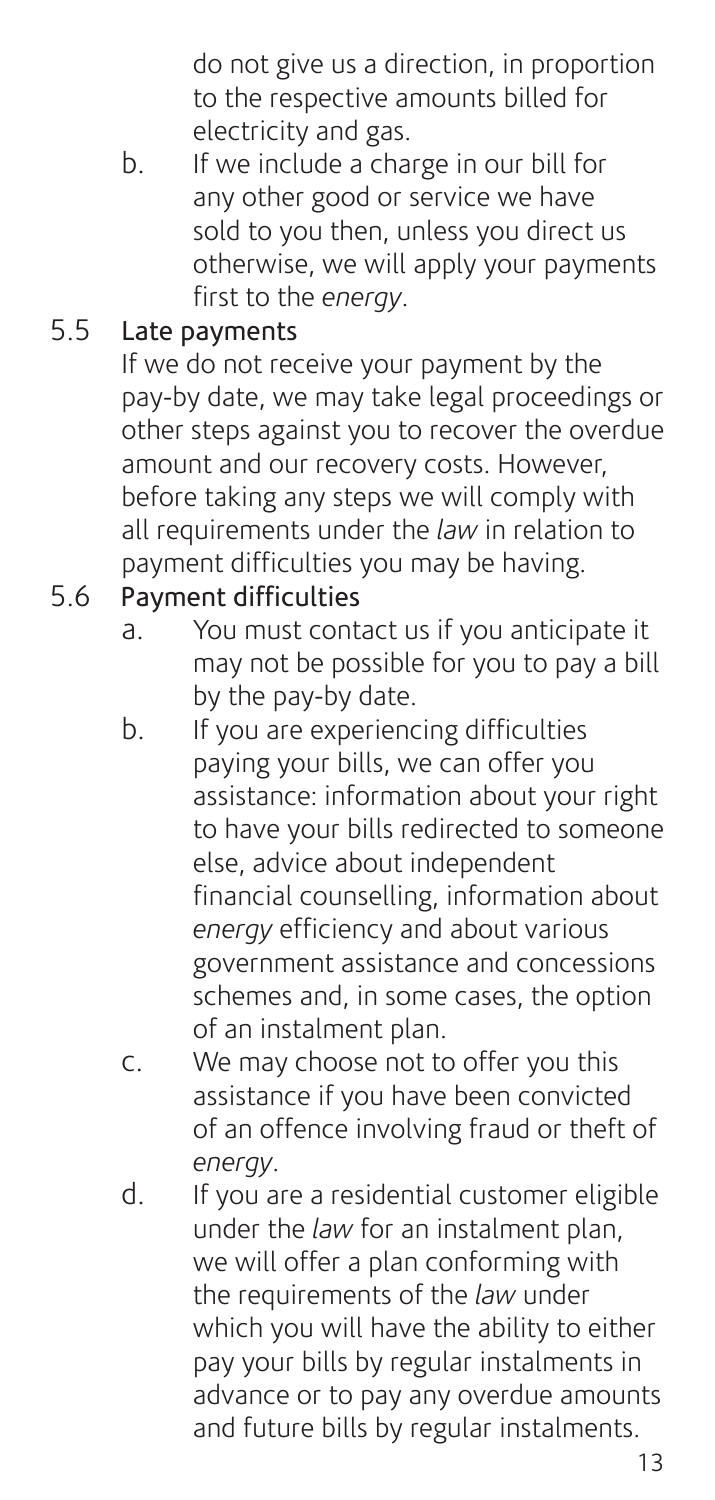In either case you will be obliged to pay each instalment amount by the agreed pay-by date. We are not obliged to provide small business customers with an instalment plan. However, we will consider doing this if you ask. We may impose an *additional charge* if we accept your request.

e. If you are consistently late paying your bills and we have complied with the requirements of the *law*, we may place you on a shortened collection cycle and will give you notice we have done so in accordance with the *law*.

#### 5.7 Advance payments

You may pay us in advance. However, we do not pay interest on advance payments and will not refund them before the *contract* terminates.

#### 5.8 *Security deposits*

We may require you to provide us with a *security deposit* if the *law* allows us to. This may be the case, for example, if you have an unsatisfactory credit rating and do not accept an instalment plan we offer you. We would determine the amount of the *security deposit* in accordance with the *law* and you would have to provide it within 10 *business days* after our request. We would pay you interest on the *security deposit* at a 90 day bank bill rate (or otherwise as required by the *law*). We could apply the *security deposit* and accrued interest against, or draw on it for, *charges* related to the sale of *energy* or connection services arranged by us , but cannot use the *security deposit* to recover any other *charges* . We would provide you with an account of how we used it. If having provided us with a *security deposit* you then paid all your bills by their pay-by date for the period required under the *law*, or you stopped taking a supply of *energy* at your *premises*, we would return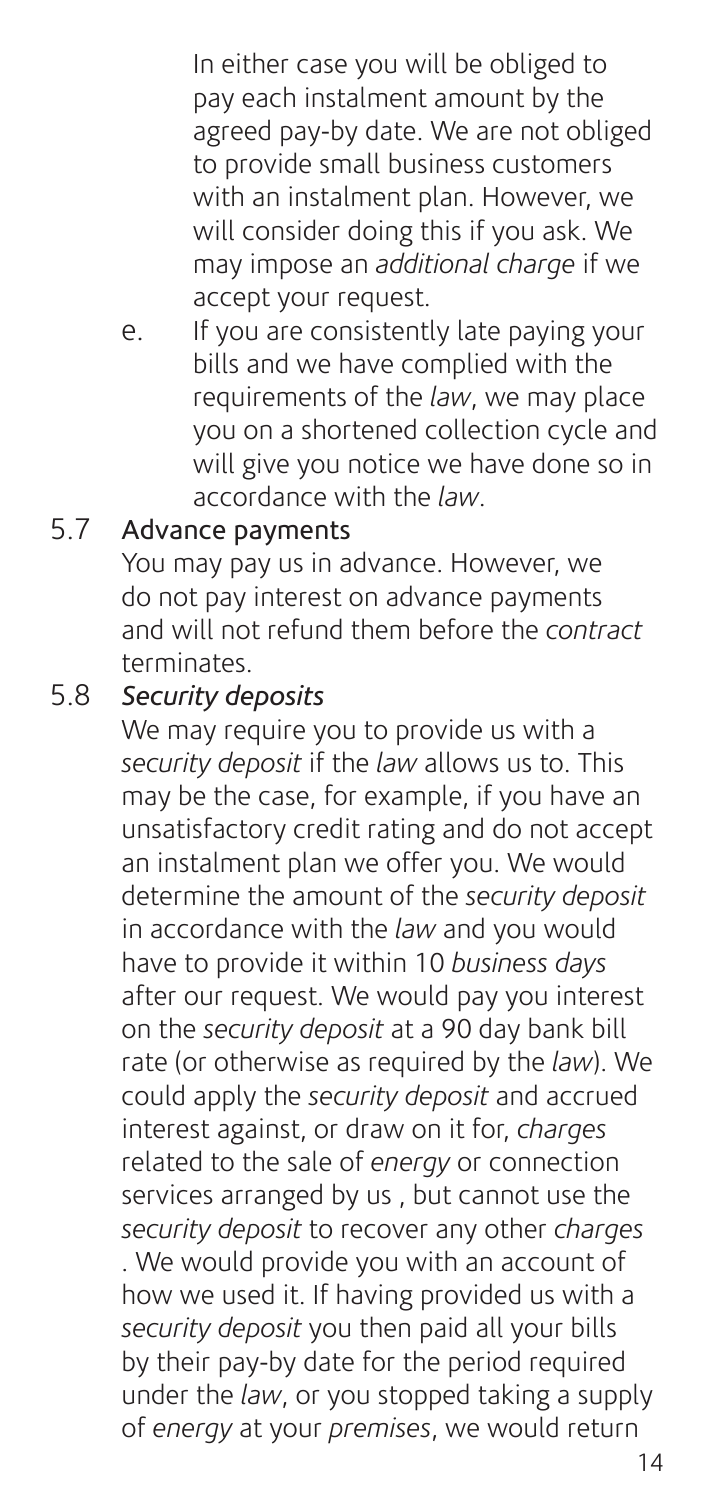the *security deposit*, together with accrued interest, in accordance with your reasonable instructions (or otherwise as required by the *law*).

## 6. OTHER OBLIGATIONS ON YOU

#### 6.1 How you use *energy*

In using *energy* at your *premises*, you must comply with the *law*. You must:

- a. not use *energy* in a way which interferes with the distribution network or supply from that network;
- b. not allow *energy* supplied to you to be used other than at your *premises* nor use *energy* at your *premises* supplied from another address;
- c. not use *energy* supplied to you for a purpose inconsistent with any category of supply stated in the *contract sheet*;
- d. if we sell gas to you and you are a residential customer, not use gas for non domestic purposes other than as a home office;
- e. if you are a business customer, give us, within a reasonable time after we ask, an annual forecast of your *energy* demand and, if you anticipate a material change in your *energy* demand, give us at least 20 *business days* advance notice; and
- f. if you are a business customer, take reasonable steps to prevent loss on your side of the *supply point* which may be caused by difficulties with the quality or reliability of *energy* supply.

## 6.2 Meters and *supply points*

To facilitate the supply of *energy* to your *premises*, you must:

- a. make available sufficient land at the *premises* for the meter, the *supply point* and associated equipment;
- b. protect and not disconnect, by-pass,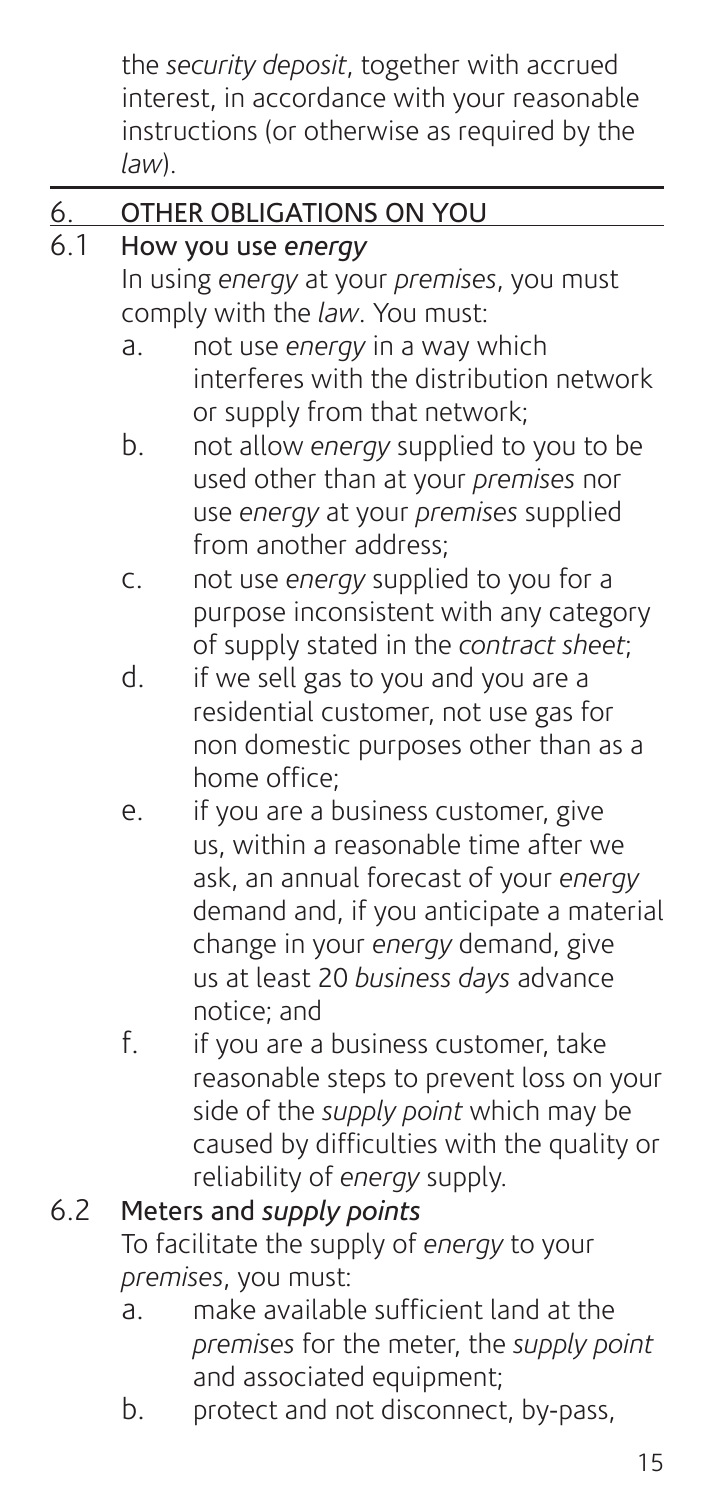interfere with or damage the meter or *supply point* and promptly notify us of any problems with them;

- c. give the *meter readers*, our personnel and your distributor, any of whom will be carrying official identification and will show it to you if you ask, safe, convenient and unhindered access at all reasonable times to the meter, the *supply point* and associated equipment for any reasonable purpose required;
- d. comply with directions from us or your distributor about the meter or the *supply point*;
- e. pay for additional or replacement meters if your needs change.

#### 6.3 Safety and emergencies

You must at all times:

- a. maintain *energy* installations and appliances at your *premises* in a safe condition;
- b. allow only accredited electricians and registered plumbers or gas fitters to perform any work on the *energy* installations and appliances;
- c. keep all vegetation, structures and vehicles at your *premises* clear of the *energy* installations;
- d. advise us or your distributor of any matter that may threaten any person's health or safety or the integrity of the network; and
- e. comply with directions from us or your distributor in an emergency in accordance with the *law.*

## 7. SUPPLY INTERRUPTIONS

Supply interruptions may occur You agree that the supply of *energy* to your *premises* may be interrupted in certain circumstances and that, in those circumstances, you will immediately cease or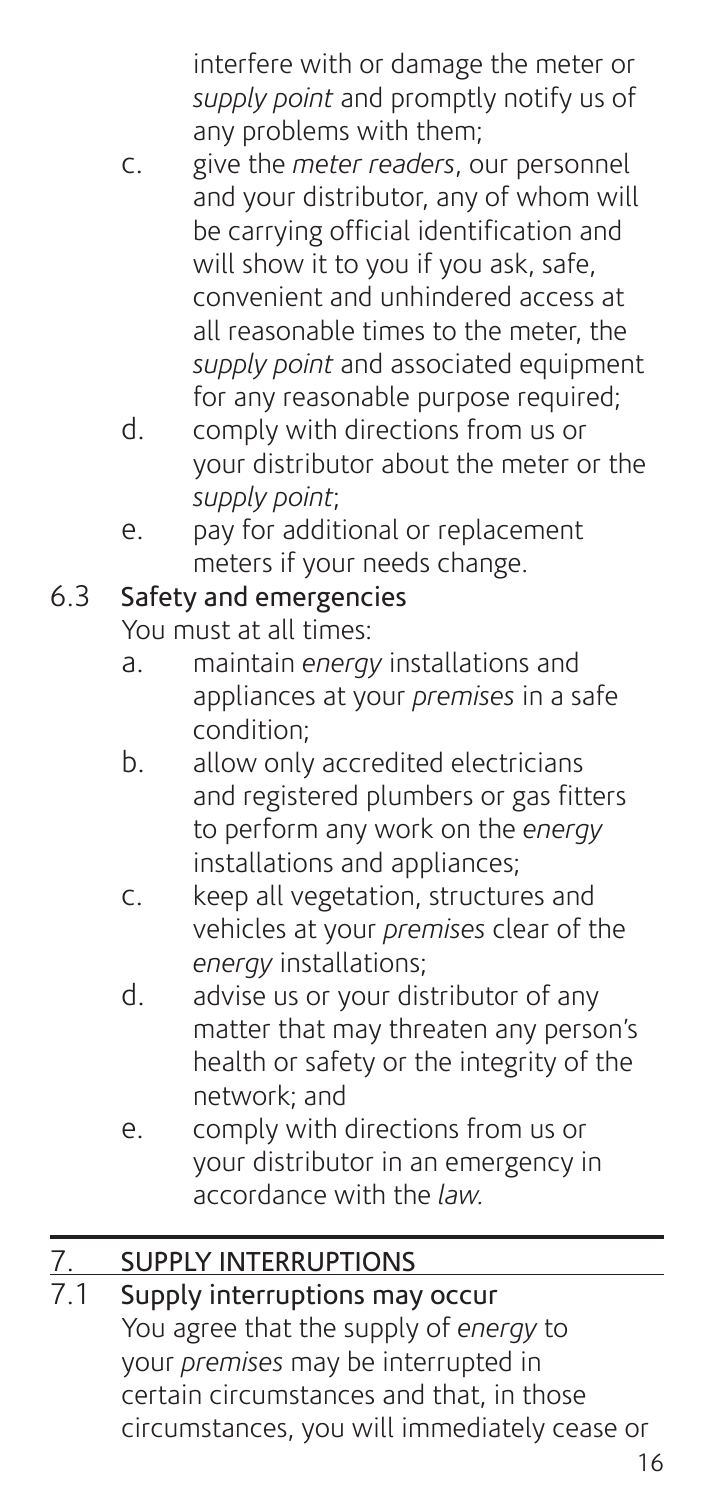reduce consuming *energy* at your *premises* and will comply with directions from us or your distributor. The relevant circumstances are when a supply interruption:

- a. is allowed or required under the *law*;
- b. occurs for reasons beyond our control;
- c. occurs because of steps taken by your distributor or the *market and system operator*;
- d. occurs because there is insufficient *energy* or system capacity to meet the needs of all consumers;
- e. is required to allow repairs, testing, maintenance or other works; or
- f. is necessary due to an emergency or for reasons of public health or safety or the protection of any person or property.
- 7.2 Keeping one another informed about supply interruptions
	- a. Where reasonably possible and in accordance with the *law*, we or your distributor will give you prior notice of supply interruptions (though not necessarily in writing).
	- b. If you inform us that supply to your *premises* has been interrupted and you ,<br>want us to notify your distributor, we will do so as soon as practicable.

#### 8. DISCONNECTION

8.1 When and how disconnection is arranged a. You may request disconnection. You must give us at least 72 hours notice of the date on which you wish to be disconnected. If you do not give us the required notice, you may be liable for *energy* charges at your *premises* until 72 hours after you do give us notice. Once you ask us, we will arrange disconnection of your *premises* through your distributor in accordance with your request.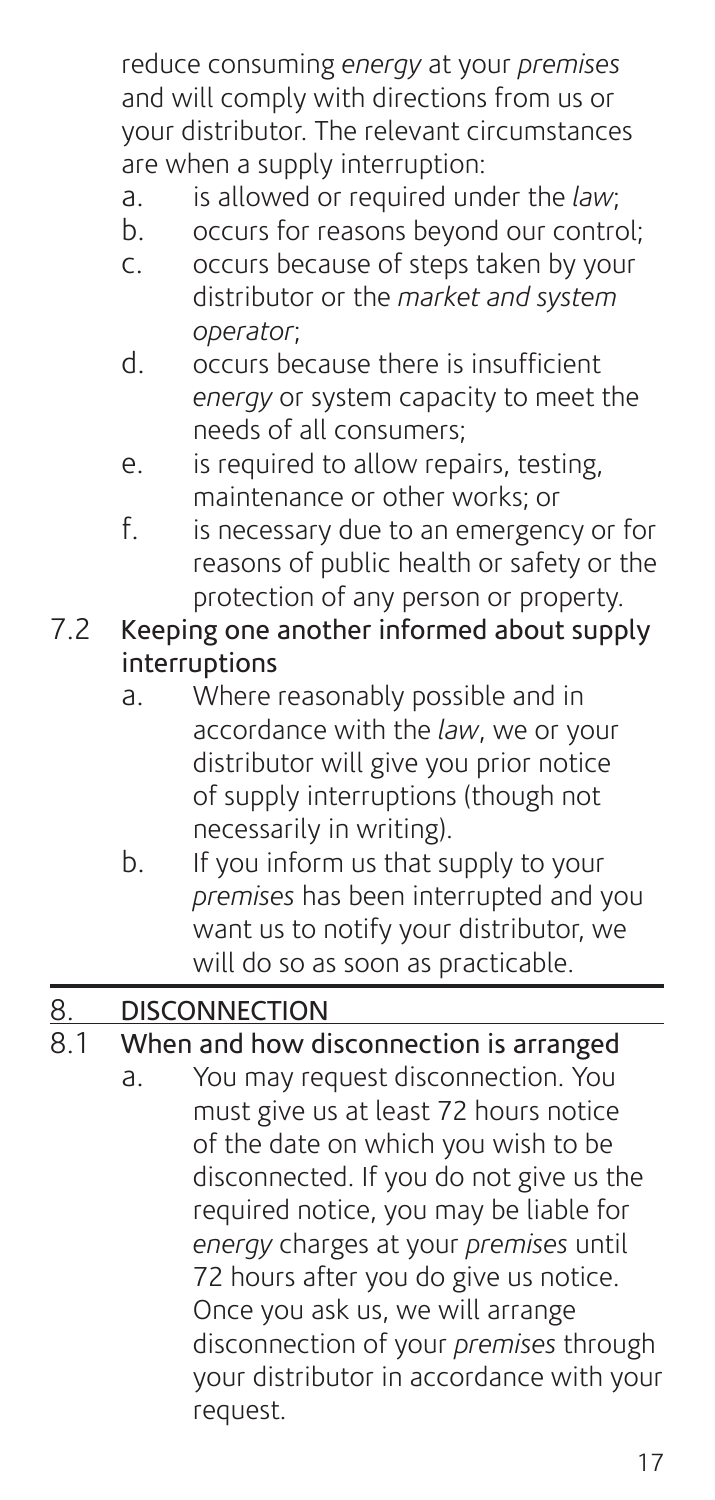- b. We may disconnect your *premises* when this *contract* expires or on early termination.
- c. In accordance with the *law*, and only if we comply with all of the requirements under the *law*, we may request your distributor to disconnect your *premises*:
	- 1. if you fail to pay us an amount we have billed by the pay-by date;
	- 2. if you deny an authorised officer access to your meter or your *premises* in accordance with any right to access provided for in the *law*, or you obstruct the authorised officer in carrying out his or her functions;
	- 3. if you refuse to pay a *security deposit*;
	- 4. if you are using *energy* illegally; or
	- 5. on other grounds the *law* allows.
- d. We will not take action to disconnect your *premises* (including requesting disconnection) unless:
	- 1. we have sent you at least 2 written notices of our intention to disconnect your *premises*; and
	- 2. we have made reasonable attempts to deal with you in person or by telephone, whether before or after sending any disconnection notice, to assist you to do whatever is necessary to remove the disconnection grounds.
- e. In those disconnection notices or dealings:
	- 1. we must specify the disconnection grounds;
	- 2 we must indicate the date on or after which your *premises* may be disconnected if those grounds are not removed, being a date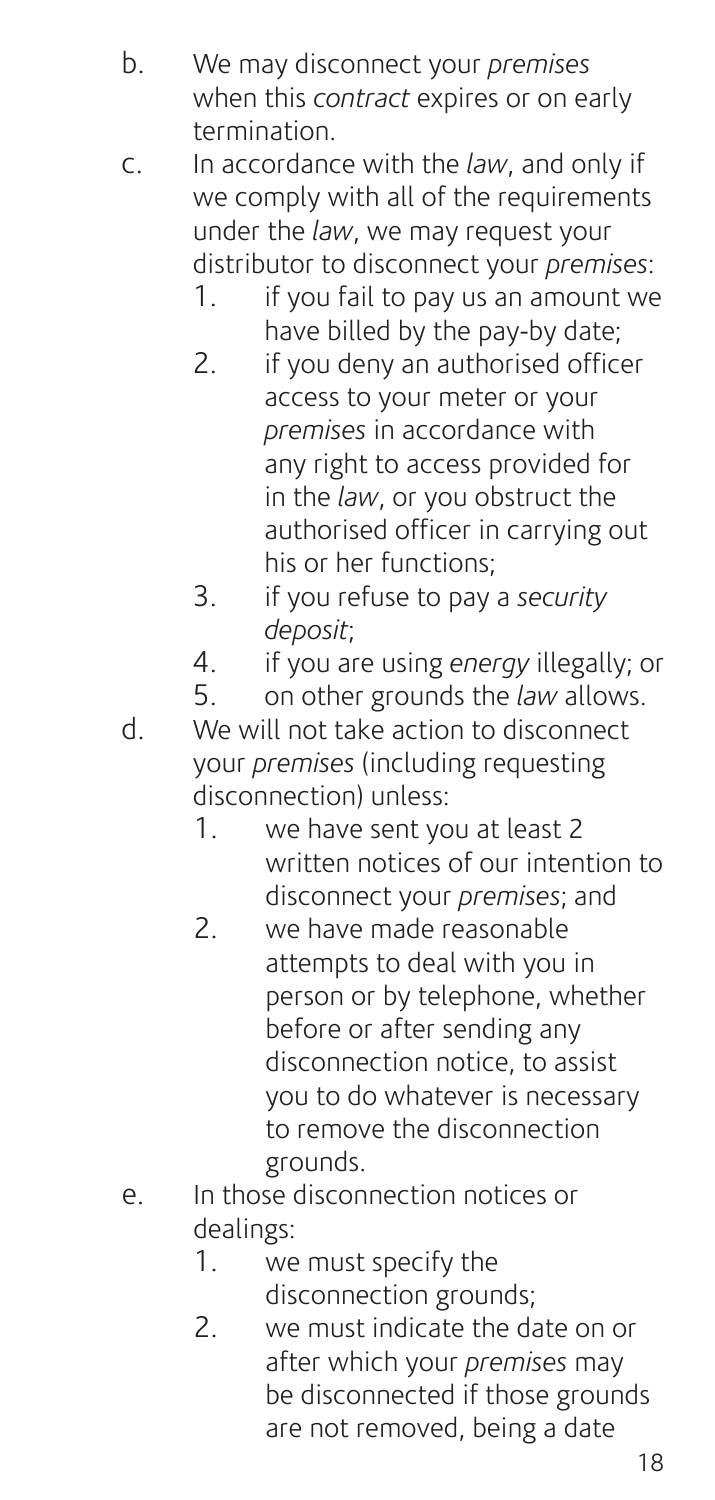occurring no earlier than 14 days after the first disconnection notice is sent;

- 3. we must advise you of your rights under the *law* and in particular of any rights that you may have to refer a complaint to the *Ombudsman*;
- 4. if the disconnection grounds include your failure to make due payment for connection services we have arranged for you or *energy* we have sold to you, we must advise you of any relevant Government funded rebate or relief schemes, of any payment plan we operate that is available to you and of the outcome of any timely application for assistance you have made under the payment plan, on or before the date of our second disconnection notice.
- f. If our attempts to deal with you are unsuccessful because we cannot contact you, we will use our best endeavours to make contact with you outside business hours.
- g. We must document all disconnection action we take under this paragraph 8.
- h. You must co-operate with and assist your distributor and our personnel in respect of any disconnection.
- 8.2 Restrictions on us disconnecting your *premises*

We must comply with restrictions under the *law* on disconnecting your *premises*. In particular:

- a. we will not take disconnection action:
	- 1. until after the date specified in our disconnection notice; or
	- 2. if before that date you request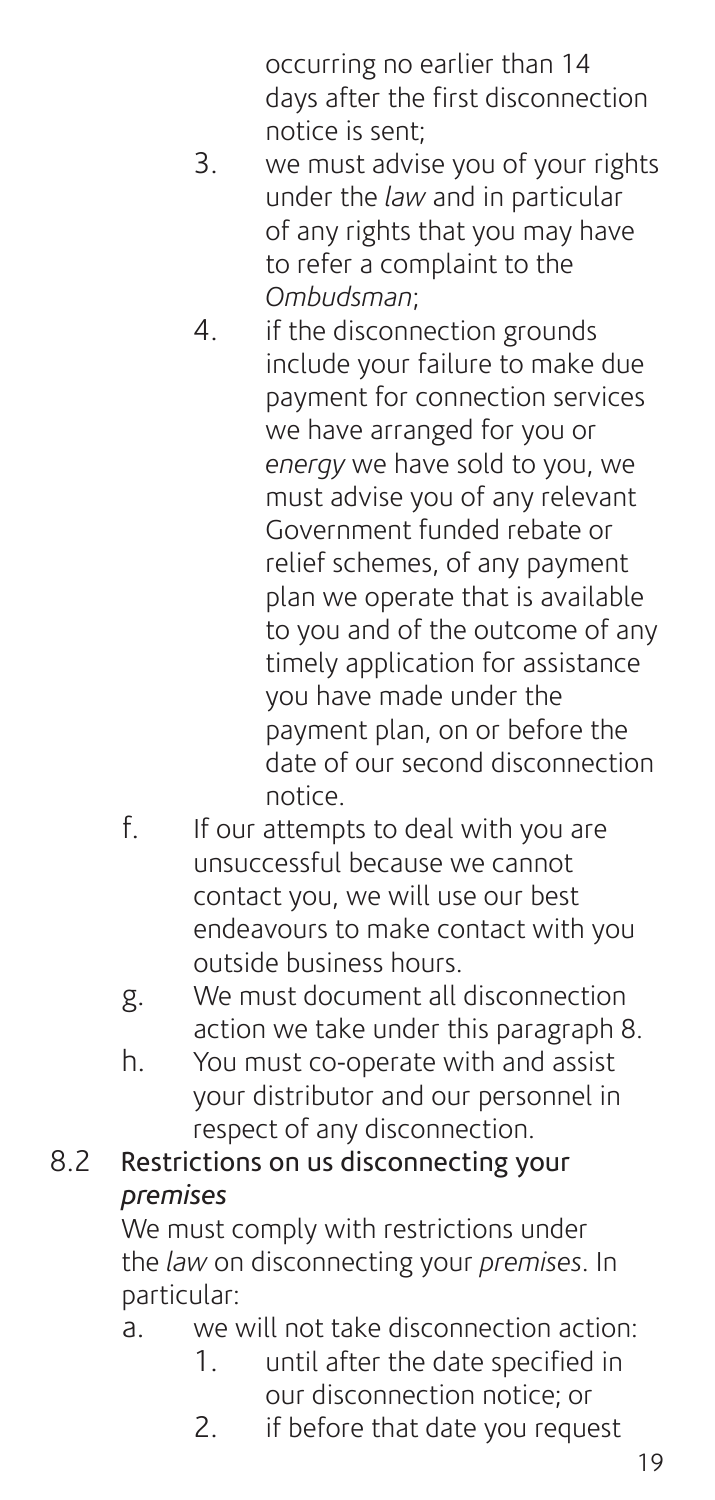that a complaint be referred to the *Ombudsman*, until 3 business days after the date on which the complaint is referred;

- b. we will not take any disconnection action if the *Ombudsman* directs us not to;
- c. we will not disconnect your *premises* where you have not paid our bill if you have applied for assistance under a payment plan before the date specified in our disconnection notice, or if you have applied for assistance under any relevant Government funded rebate or relief scheme, and that application is pending;
- d. we will not take disconnection action if the unpaid amount is not for the supply or sale of *energy*;
- e. we will observe restrictions as to disconnecting electricity supply to premises registered by a distributor as having a life support machine or disconnecting gas supply to premises registered by us as having a medical exemption; and
- f. we will observe restrictions as to the times and days on which disconnection may take place. For example, where the *contract* concerns gas, we will not disconnect your *premises* on a Friday, Saturday or Sunday, a public holiday or a day immediately preceding a public holiday or after 3.00 pm on any other day.

#### 8.3 After disconnection

If your *premises* are disconnected, we will give you a notice to that effect specifying:

- a. the disconnection grounds;
- b. a telephone number to contact for the purpose of enabling you to discuss the matter with us;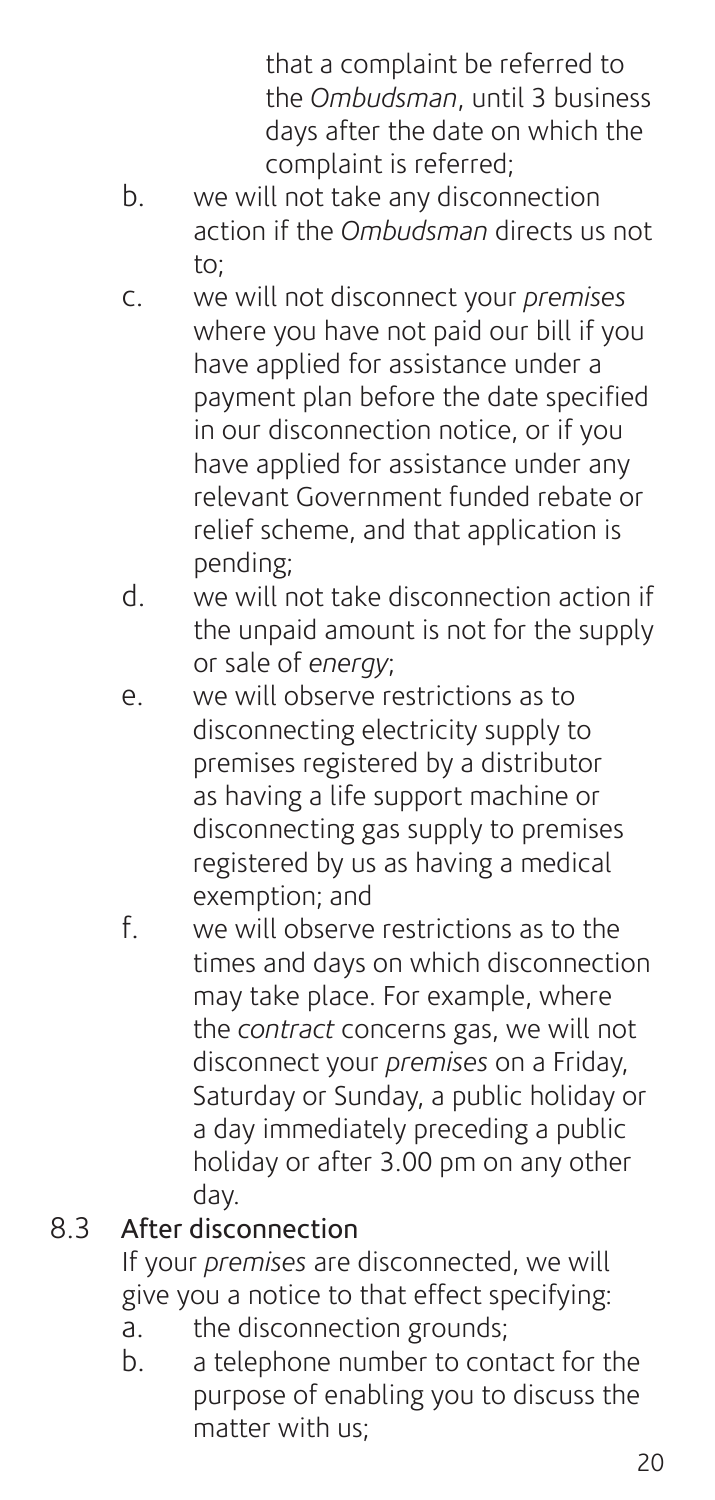- c. the arrangements you will need to make for the reconnection of your *premises* including any costs payable by you in relation to reconnection;
- d. the dispute resolution procedures that are available to you.

## 8.4 Reconnection

If your *premises* has been disconnected for one of the preceding grounds, and you rectify this within a reasonable time and in accordance with the *law*, you comply with all other *laws* and you pay any relevant *charges*, then, on request, we will arrange for your *premises* to be reconnected.

We will use our best endeavours to reconnect gas to your *premises* on the day of your request if your request is made before 3.00 pm on a *business day* or on the next *business day* if your request is made after 3.00 pm on a *business day*. If your request is made after 3.00 pm on a *business day*, we may be able to reconnect you that day if you pay us an after hours connection charge.

### 8.5 Supply interruptions Where the *contract* concerns gas, this paragraph 8 does not affect our right to interrupt supply to your *premises* as provided for in paragraph 7 or under the *law*.

## 9. EARLY TERMINATION OF THE *CONTRACT*

#### By us

We may terminate the *contract* early by giving you notice if:

- a. we exercise our right to arrange disconnection of your *premises* and you are no longer entitled to be reconnected; or
- b. you enter into a new contract with us for your *premises* or transfer to another retailer.

#### 9.2 By you moving out of your *premises*

a. You must give us notice of the date  $\frac{21}{21}$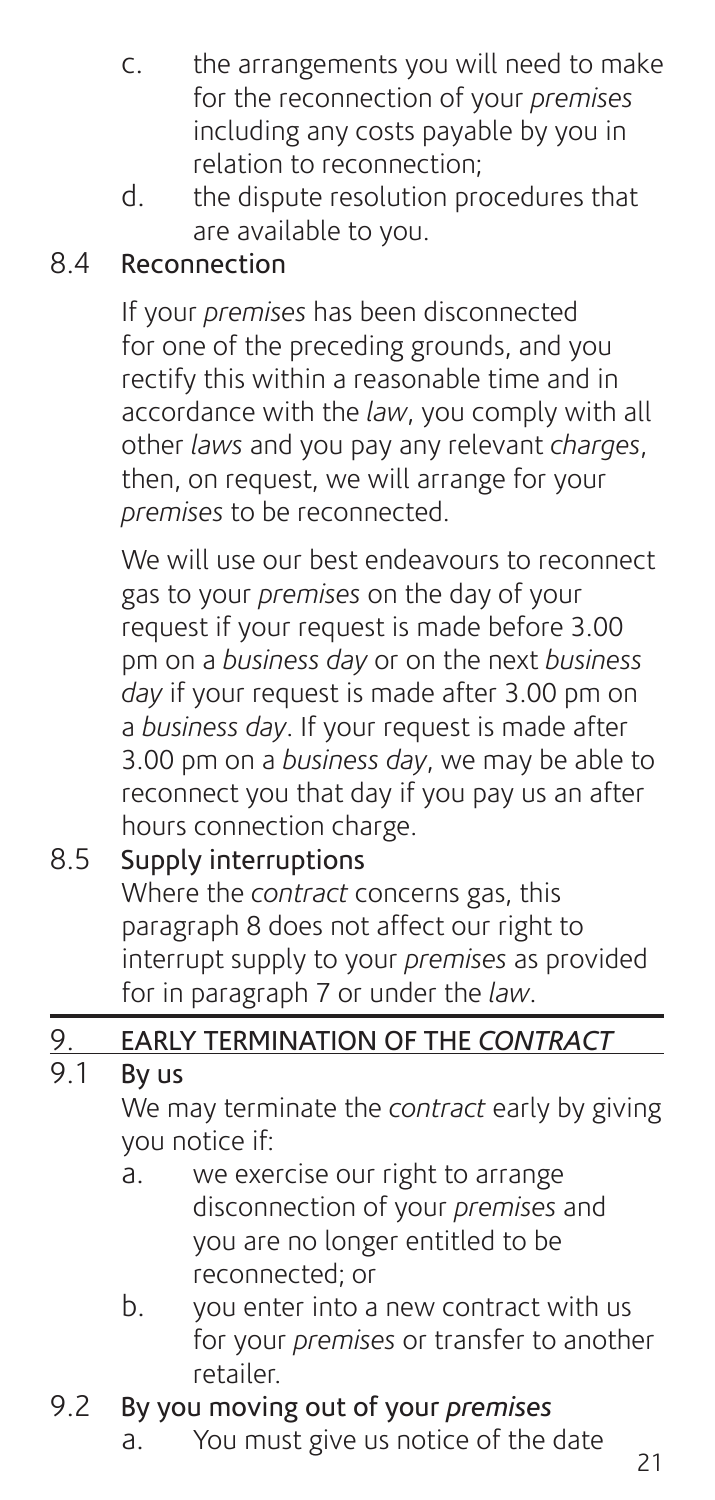on which you intend to move out, or moved out, of your *premises*, including a forwarding address to which a final bill for your *premises* may be sent.

- b. Your obligation to pay for *energy* supplied to your *premises* continues until three *business days* after when you give us your notice or when you move out, whichever is later, unless you show us you have been evicted in which case your obligation to pay continues only until when you give us your notice.
- c. In accordance with the *law*, your obligation to pay for *energy* supplied to your *premises* may end earlier if we enter into a new contract with another customer for the *premises*, if another retailer becomes responsible for the *premises* or if the *premises* are disconnected.
- d. Unless we agree to transfer the *contract* to your new premises, you terminate the *contract* early by moving out of your *premises*.

#### 9.3 By you giving us notice

- a. You may terminate the *contract* early by giving us 20 *business days* notice.
- b. After early termination of the *contract* by you under paragraph 9.3(a) and for so long as we continue to sell you *energy*, our *rates* and *charges* will be the same as they were before termination.
- 9.4 By virtue of the last resort arrangements The *contract* will terminate if we are no longer entitled to sell *energy* due to a last resort event affecting us. For this purpose, within 1 *business day* we will provide your personal information (including name, billing address and metering and other information associated with your *premises*) to the entity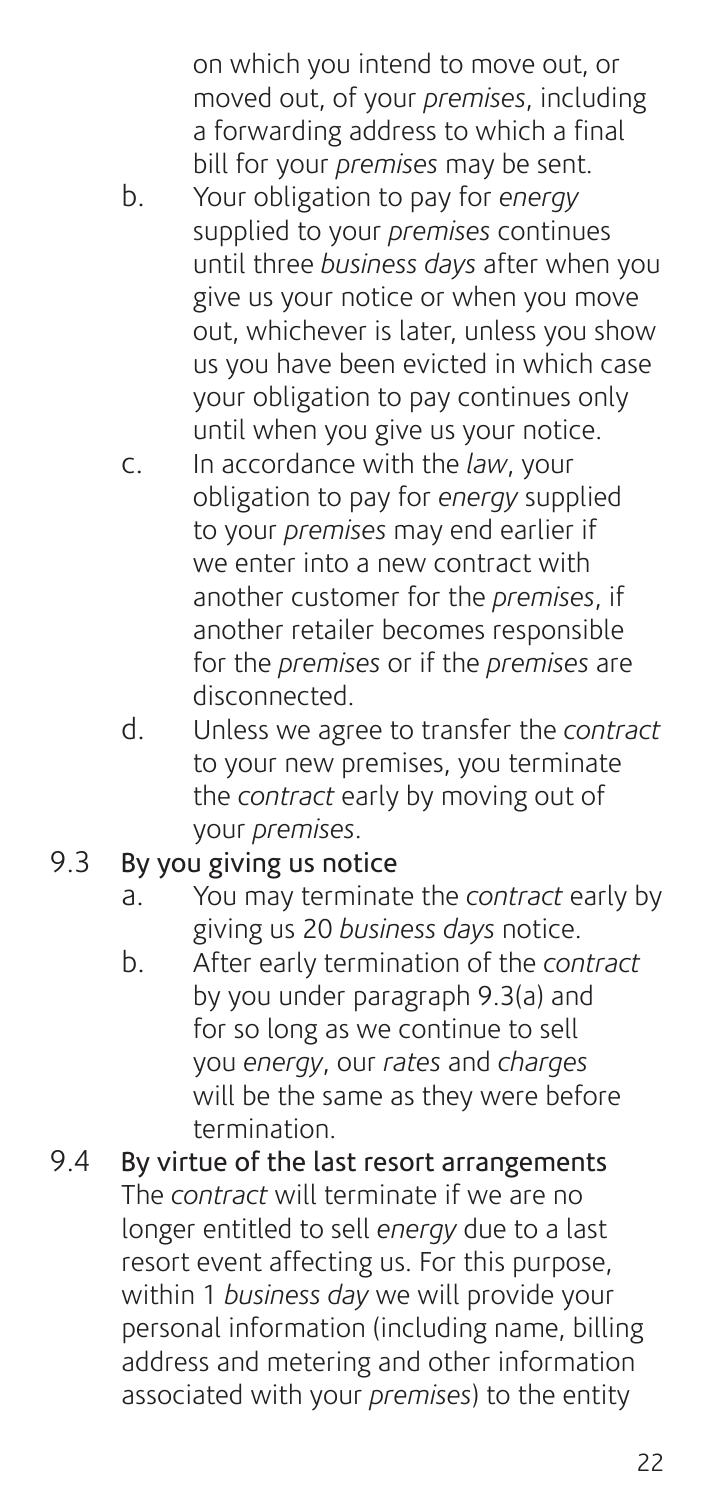appointed as the retailer of last resort. The *contract* will automatically terminate when the transfer to that entity becomes effective. We are not entitled to be paid any compensation or other amount by you in respect of any such transfer, including costs we incur in relation to the transfer.

- 9.5 When we stop selling you *energy* Despite anything else in these contract terms, early termination of the *contract* will not be effective until:
	- a. if the *contract* is terminated because you have entered into a new contract with us, when the cooling-off period for the new contract expires;
	- b. if the *contract* is terminated because you are transferring to another retailer, when transfer to the other retailer becomes effective;
	- c. if the *contract* is terminated because the *premises* have been disconnected, when you have no right to be reconnected.
- 9.6 Early termination fee If the *contract* is terminated early by us under paragraph 9.1 or by you under paragraph 9.2 or 9.3, then, unless the *law* disallows this, you must pay us the early termination fee set out in the *contract sheet*. This fee would be payable on the pay-by date on your final bill. 9.7 Effect of early termination

Early termination of the *contract* does not affect any rights we have arising before or on termination.

#### 10. INFORMATION, PRIVACY AND CONFIDENTIALITY

- 10.1 Information we need You must notify us as soon as possible if your contact details change or if there is any change in information relating to the supply of *energy* to your *premises*.
- 10.2 Information we will give you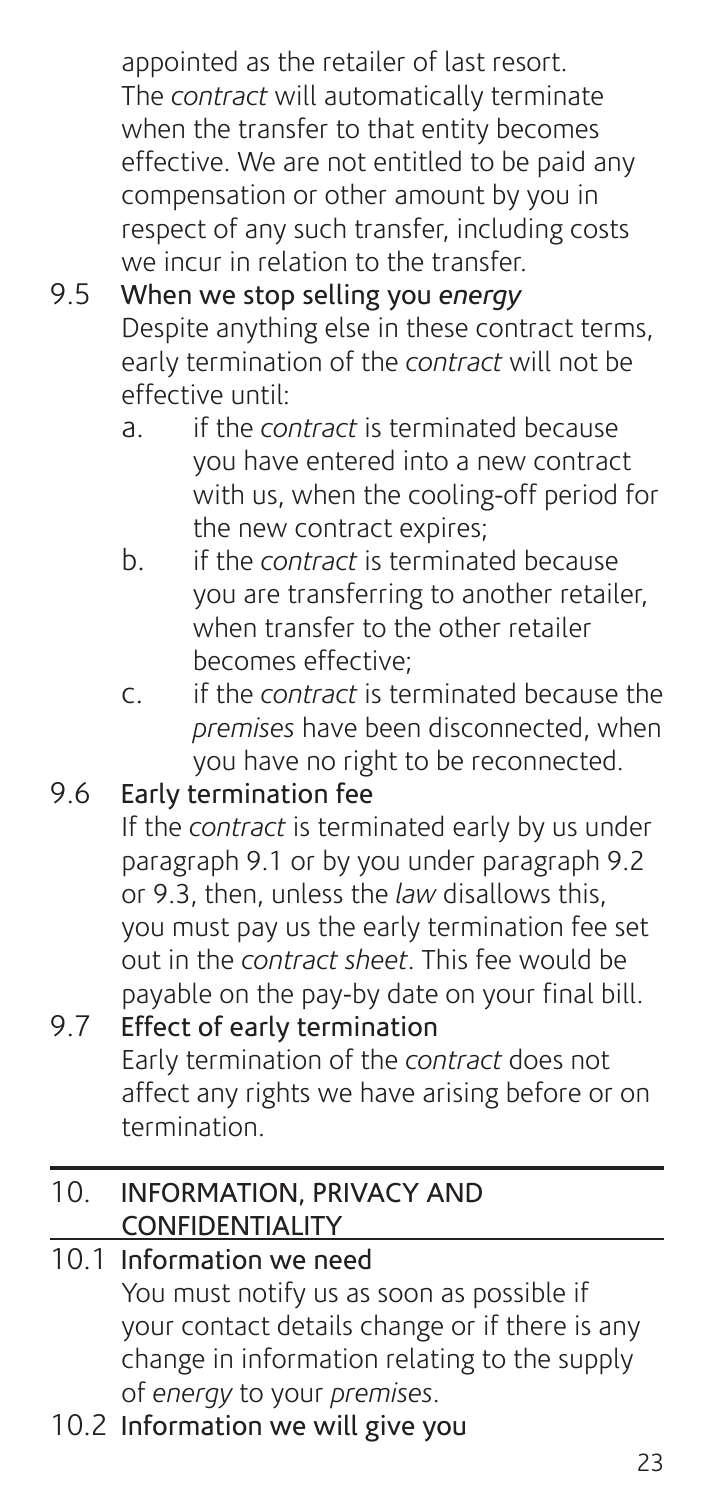- a. On request and in accordance with the *law*, we will provide you with:
	- 1. reasonable information on our *energy charges* including those we have billed;
	- 2. free advice about *energy* efficiency;
	- 3. advice about how, from whom and at what estimated cost, you as a residential customer may arrange for an *energy* audit of your *premises*;
	- 4. advice on the typical running costs of major domestic appliances;
	- 5. information about various government assistance and concessions schemes;
	- 6. historical billing information we have retained in accordance with the *law*;
	- 7. copies of privacy policy, these contract terms and the *contract sheet*; and
	- 8. a copy of other documents as required by the *law* in large print if required.
- b. Where the *law* allows, we may impose an *additional charge* on you for providing this information.

## 10.3 Medical information

You must let us know if there is a life support machine in use at your *premises*. If you provide us with a supporting medical certificate, or a medical certificate to the effect that a person residing at your *premises* has a medical condition which requires a continued supply of gas, we will register your *premises* as having a medical exemption. In either case we will pass this information on to your distributor as soon as practicable and give you your distributor's emergency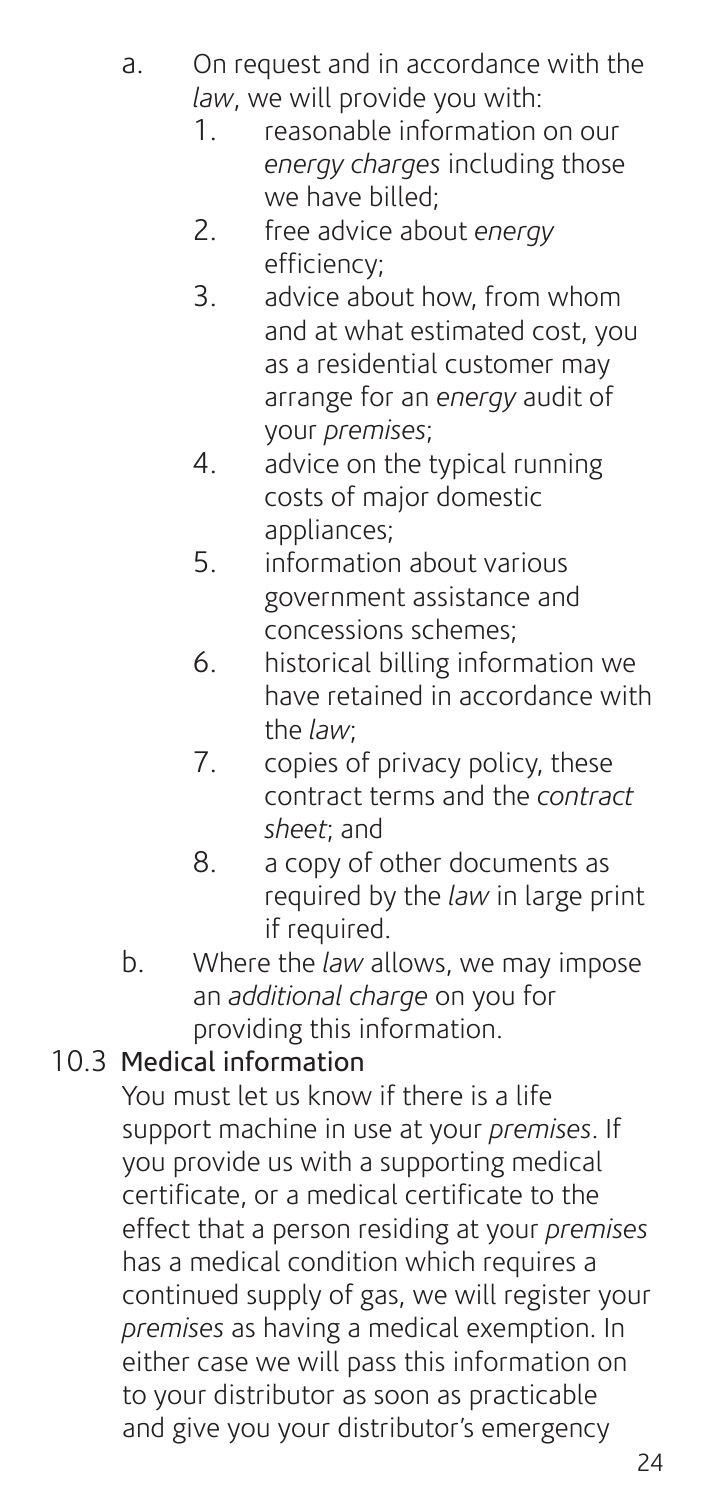telephone contact number.

#### 10.4 Confidentiality

Details of the *contract* are strictly confidential. Neither you nor we may disclose those details to another person, including after the *contract* ends, unless:

- a. the other consents;
- b. the disclosure is required by the *law*;
- c. the details have become public; or<br>d in our case we are allowed to by c
- in our case, we are allowed to by our privacy policy which is incorporated in these contract terms and the current version of which is included in Annexure A.

## 11. COMPLAINTS

## 11.1 How you can raise complaints

- You may raise a complaint with us in writing or orally. In doing so you must give us the reasons why you are complaining.
- 11.2 Our response

We will respond to your complaint in accordance with the *law* and best practice generally.

## 11.3 Escalation of a complaint

If you are not satisfied with our response, you can ask for your complaint to be raised to a higher level in our organisation.

## 11.4 Referring a complaint to the *Ombudsman*

You may also refer any complaint to the *Ombudsman* whose services are available to you without cost. However, you can only use the *Ombudsman* if you have first made your complaint to us and, having escalated the complaint, remain unsatisfied. You must also have raised the complaint with us within 1 year of becoming aware of the event giving rise to the complaint. You may accept or not accept the *Ombudsman's* decision, but if you accept it, the *Ombudsman's* decision will be final and binding.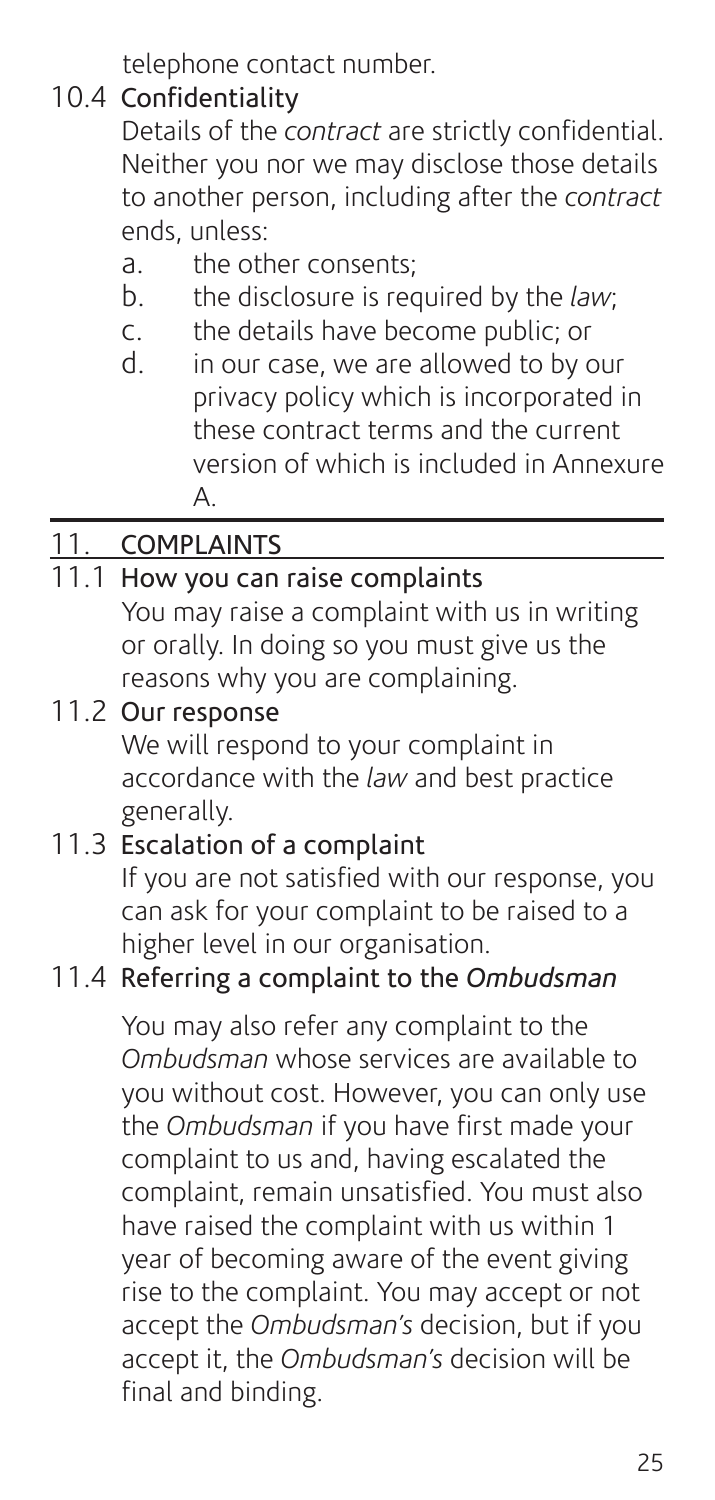| 12. LIABILITY                    |                                                                             |  |  |  |
|----------------------------------|-----------------------------------------------------------------------------|--|--|--|
| 12.1 We will comply with the law |                                                                             |  |  |  |
| а.                               | In selling you energy, we will comply                                       |  |  |  |
|                                  | with the law. However, if we are                                            |  |  |  |
|                                  | excused from complying with any law                                         |  |  |  |
|                                  | by a regulatory authority, we are not                                       |  |  |  |
|                                  | obliged to comply with that law to the                                      |  |  |  |
|                                  | relevant extent.                                                            |  |  |  |
| b.                               | For the purposes of the contract, we will                                   |  |  |  |
|                                  | not have breached any law if we have,                                       |  |  |  |
|                                  | or your distributor has, acted under the                                    |  |  |  |
|                                  | direction of a regulatory authority.                                        |  |  |  |
| C.                               | In certain circumstances we may be                                          |  |  |  |
|                                  | allowed to depart from a requirement                                        |  |  |  |
|                                  | of the law. If we do so, these departures                                   |  |  |  |
|                                  | will be included as special terms in the                                    |  |  |  |
|                                  | contract sheet and we will obtain your                                      |  |  |  |
|                                  | consent in accordance with the law.                                         |  |  |  |
|                                  | 12.2 The distributor is your supplier                                       |  |  |  |
|                                  | You agree and acknowledge that:                                             |  |  |  |
| a.                               | it is your distributor, not us, who                                         |  |  |  |
|                                  | connects or connected your premises to                                      |  |  |  |
|                                  | the network and who will maintain that                                      |  |  |  |
|                                  | connection;                                                                 |  |  |  |
| b.                               | subject to and without limiting                                             |  |  |  |
|                                  | paragraph 13.2, your distributor is                                         |  |  |  |
|                                  | responsible for supplying energy to                                         |  |  |  |
|                                  | your premises and for the quality and                                       |  |  |  |
| C.                               | reliability of the energy supplied;<br>the energy supplied to your premises |  |  |  |
|                                  | may be subject to voltage, wave or                                          |  |  |  |
|                                  | frequency fluctuations (for electricity)                                    |  |  |  |
|                                  | or quality or pressure variations or                                        |  |  |  |
|                                  | deficiencies (for gas);                                                     |  |  |  |
| d.                               | as already stated in paragraph 7, the                                       |  |  |  |
|                                  | supply of energy to your premises may                                       |  |  |  |
|                                  | be interrupted; and                                                         |  |  |  |
| е.                               | we are not liable to you (under contract,                                   |  |  |  |
|                                  | tort (including negligence) or on any                                       |  |  |  |
|                                  | other basis) in respect of any of these                                     |  |  |  |
|                                  | matters.                                                                    |  |  |  |
|                                  | 12.3 You are responsible on your side of the                                |  |  |  |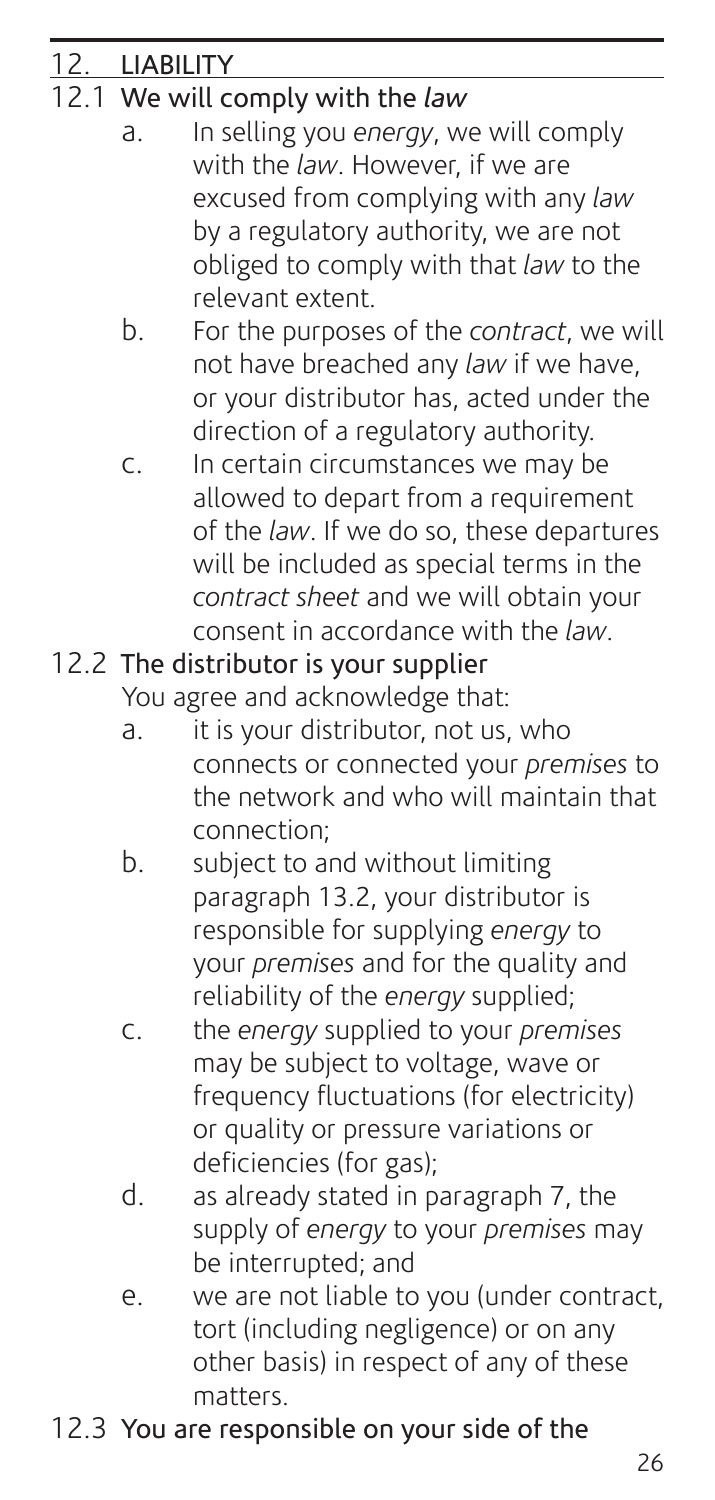### *supply point*

We are not responsible for, and you accept all risks in respect of, the control and use of electricity on your side of the *supply point* and of gas on your *premises*.

12.4 Uncontrollable events

Obligations under the *contract* will be suspended if they cannot be met due to an event outside your or our control, as the case may be (excluding any obligation to pay money). If we are affected by such an event we will give prompt notice to you in accordance with the *law* and use best endeavours to remove, overcome or minimise the effects of the event (though we need not settle any industrial dispute unfavourably to us), as you must do if you are affected.

#### 12.5 No implied conditions or warranties

- a. Nothing in these contract terms excludes, restricts or modifies any condition or warranty that the *law* does not allow us to exclude, restrict or modify. However, all other conditions and warranties, whether or not implied by the *law*, are excluded.
- b. The Competition and Consumer Act 2010 (Cth) and other *laws* apply or imply conditions and warranties and guarantees to or into certain types of contracts for the supply or sale of goods and services. If any condition or warranty or guarantee applies to or is implied into the *contract* under those *laws*, then our liability (if any) for breach of or failure to comply with that condition or warranty or guarantee in connection with any goods or services we supply under the *contract* is limited, as far as the *law* allows and at our option, to resupplying the goods or services (or paying for their resupply).
- 12.6 Indemnity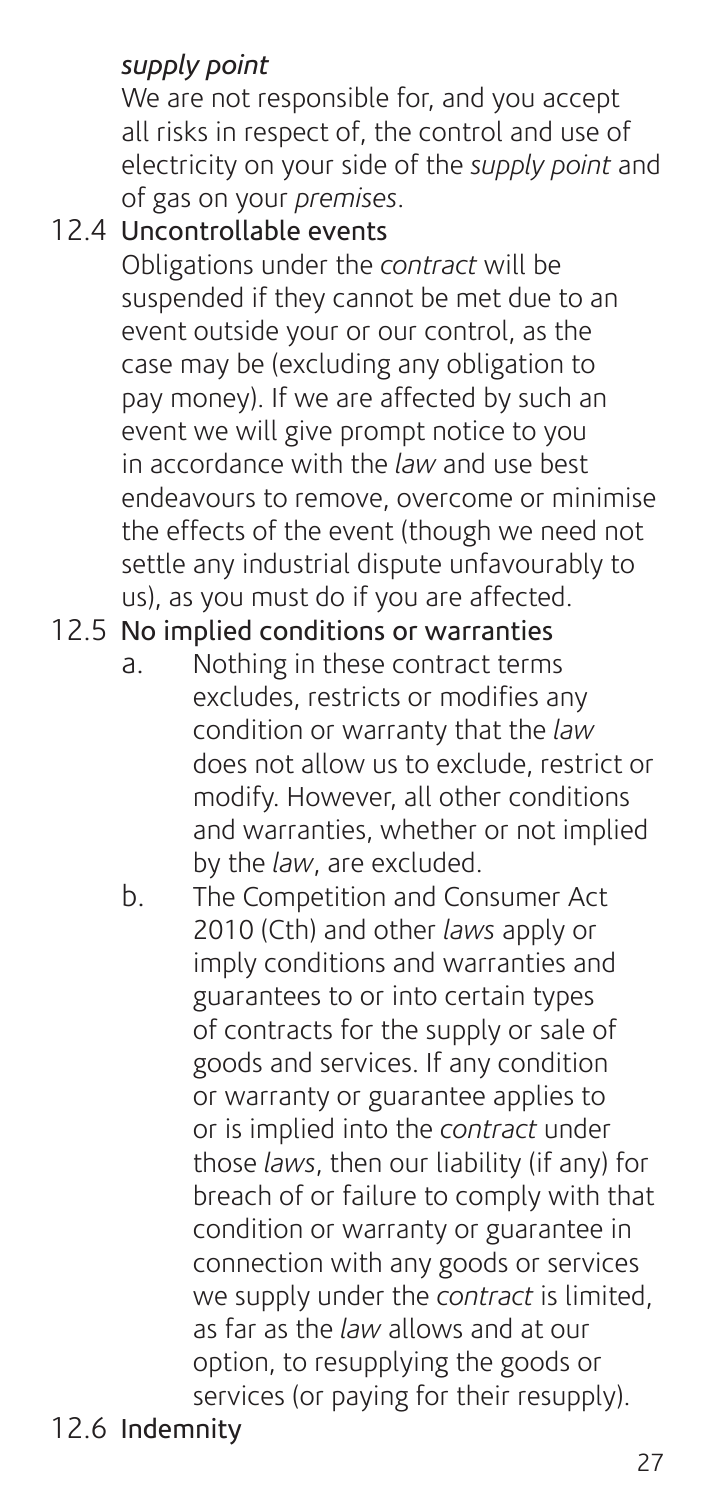To the extent the *law* allows, you indemnify us against (and therefore must pay us for) loss or damage arising in connection with any failure by you to comply with any of your obligations under the *contract*, the control and use of any electricity on your side of the *supply point*, any damage to the *supply equipment* and the control and use of any gas on your *premises*, whether or not the *contract* has ended. You will not have to do this where the loss or damage is the result of the negligence of us, your distributor or a *meter reader.*

## 12.7 Non-exclusion

Nothing in the *contract* varies or excludes any limitation of liability or immunity we have under the *law*.

#### 13. GUARANTEED CUSTOMER SERVICE **STANDARDS**

13.1 Telephone number for faults and information Your bill will contain details of a contact phone number that operates 24 hours a day, 7 days a week which you can call to obtain information or report faults and difficulties for the cost of a local call.

> You can also call us on 13 88 08 for the price of a local call during business hours for all enquiries concerning billing and other services by us.

#### 13.2 Appointments

If we keep you waiting for more than 15 minutes from an appointment we will credit \$25 to your next bill.

#### 13.3 Discontinuation of supply

We may only disconnect your *premises* if we satisfy the requirements under the *law*. The procedures we must follow to disconnect your premises are set out in paragraph 8.

#### 13.4 Minimum standards of service We are committed to providing quality and reliable services in accordance with minimum service standards that can be located on our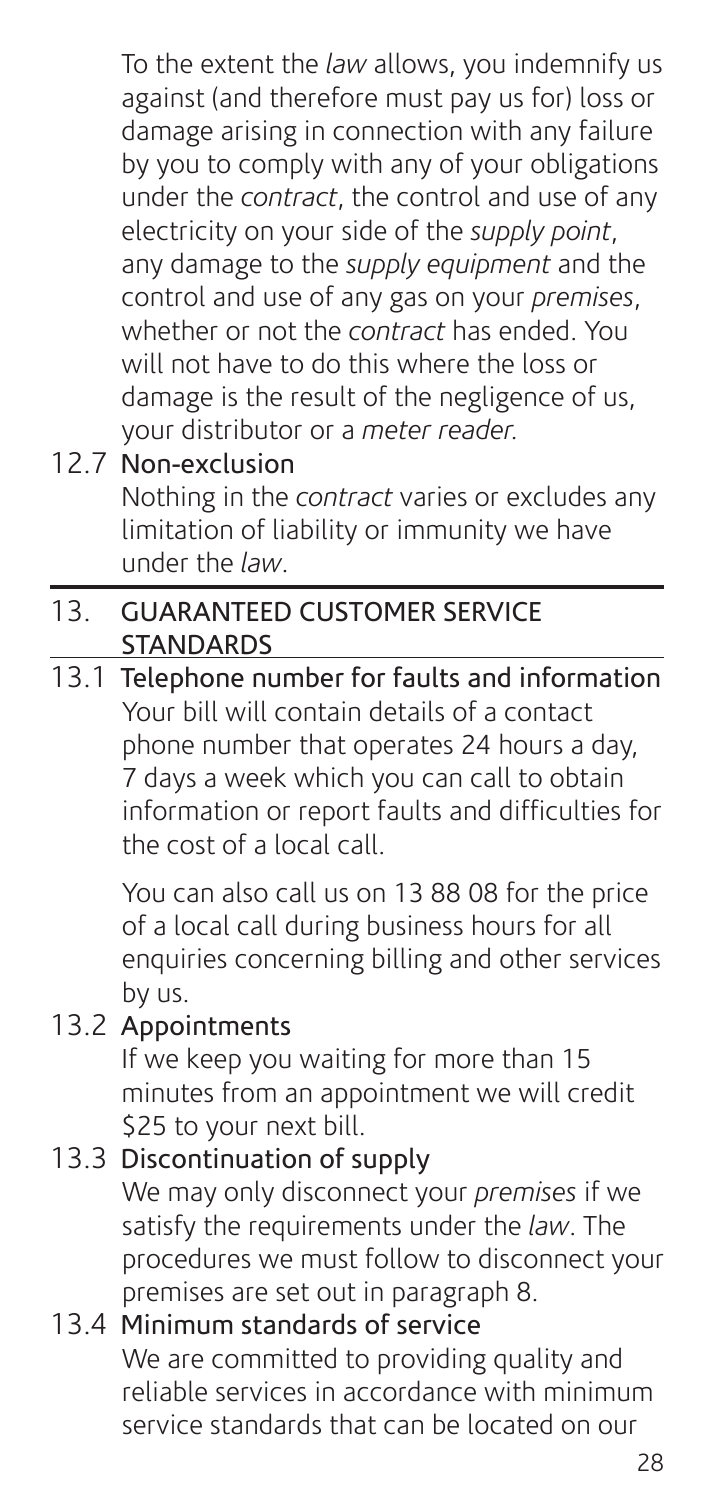#### 14. LEGAL MATTERS

## $\frac{1}{14}$  1 Notices

Unless otherwise stated, all notices must be in writing. Notices can be given personally, by fax, by post or by e-mail, to an address or number set out in the *contract sheet*. If a notice is sent by post, it will be considered to have been received 3 *business days* after posting, unless in fact it is received earlier. Any changes to notice details must themselves be notified in writing.

#### 14.2 Governing *law*

The *laws* of the State in which your *premises* are located govern the *contract*.

14.3 Incorporation of the *law* by reference To the extent it is necessary to incorporate a provision of the *law* for any of these contract terms or for the *contract* generally to be *lawful*, that provision of the *law* is incorporated (subject to any necessary adaptation).

```
14.4 Varying the contract
Subject to paragraph 15.4, we must agree any 
 variation to the contract with you in writing.
```
#### 14.5 Transferring the *contract*

You cannot transfer the *contract* to another person without our prior written consent. We will need your prior written consent to any transfer too, except that we may transfer the *contract* to another person together with any transfer of all or substantially all of our residential or small business customer retail sales business in the State in which your *premises* are located (in which case you appoint us to be your attorney to sign any document or do anything necessary to effect the transfer of the *contract*).

#### 14.6 Definitions

In these contract terms:

*additional charge* means any *charge* other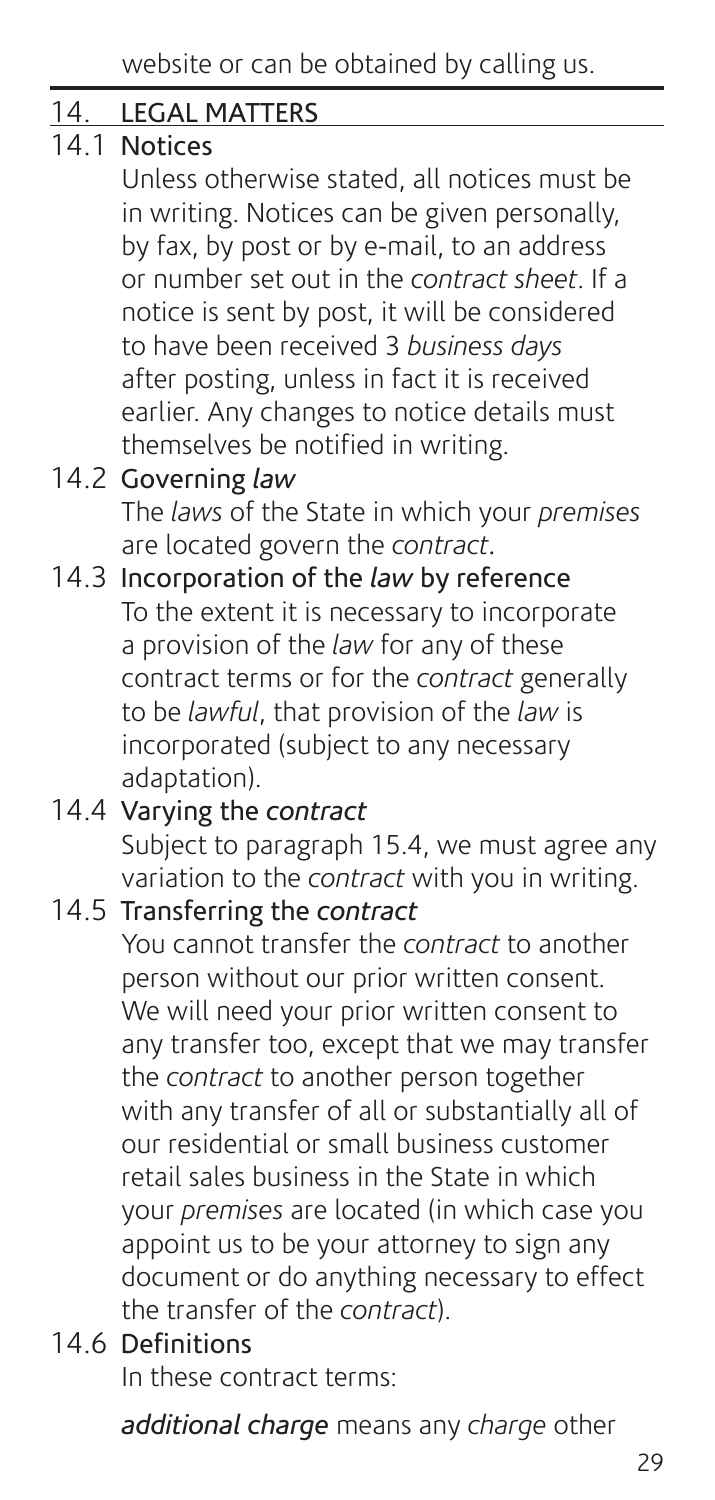than an *energy charge*;

*business day* means a day other than a Saturday, a Sunday or a gazetted public holiday in NSW;

*charges* means *energy charges* and other charges payable by you under the *contract*;

*contract* means the contract you have entered into with us for the sale of *energy* to your *premises* as first mentioned in these contract terms in paragraph 1.1;

*contract sheet* means either our offer to sell you *energy* signed by you or, if you verbally accepted our offer or accepted online, the confirmation of acceptance we subsequently provide to you;

*energy* means either electricity or gas;

*energy charges* means the *charges* for the *energy* we sell you;

*GST* means a goods and services or similar tax;

*law* means any law or regulatory or administrative document relating to the sale or supply of *energy,* including the *Electricity Supply Act* 1995 (NSW), the *Gas Supply Act*  1996 (NSW), the *Electricity Supply (General) Regulation* 2001 (NSW), the *Gas Supply (Natural Gas Retail Competition) Regulation*  2001 (NSW) and other instruments made under those Acts;

*market and system operator* means a body that administers the market for wholesale trading in *energy* in NSW;

*meter reader* means a person authorised to read your meter;

*NSW* means New South Wales;

*Ombudsman* means the Energy & Water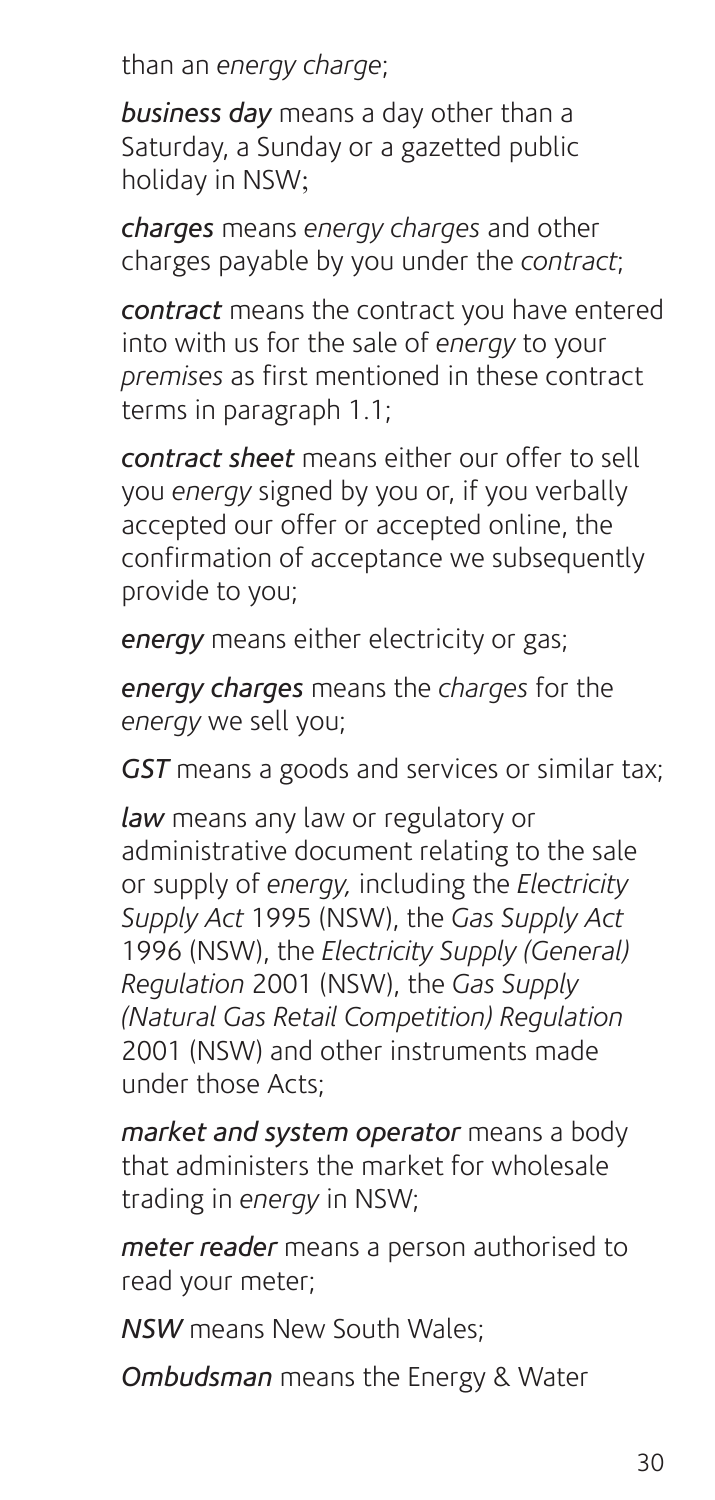Ombudsman NSW or any other relevant body responsible for handling our customers' complaints in NSW;

*other distributor charges* means any amounts charged by your distributor in connection with your *premises* including connection, disconnection and reconnection charges but excluding charges charged by your distributor in connection with the supply of *energy* consumed at your *premises*;

*premises* means the premises stated in the *contract sheet* and any additional *premises* incorporated into the *contract* under paragraph 14.9 and, subject to the terms of the *contract sheet*, if there is more than one such *premises*, all of them together and each of them separately (as the context requires);

*rate* means a rate we use to determine our *energy charges*. *Rates* apply before any discounts stated in the *contract sheet;* 

*security deposit* means cash or a guarantee, letter of credit or other form of credit support;

*small customer* means a person who consumes or is expected to consume electricity at their premises at a rate that is less than 160MWh in any year or a person who consumes or is expected to consume gas at their premises at a rate that is less than 1,000GJ of gas in any year;

*supply equipment* means facilities installed at or near the *supply point* to deliver gas from the network, to regulate that delivery or to measure the gas withdrawn at the *supply point*; and

*supply point* means the point at which your distributor's network connects to the *energy* installation at your *premises* and includes your meter.

14.7 Interpretation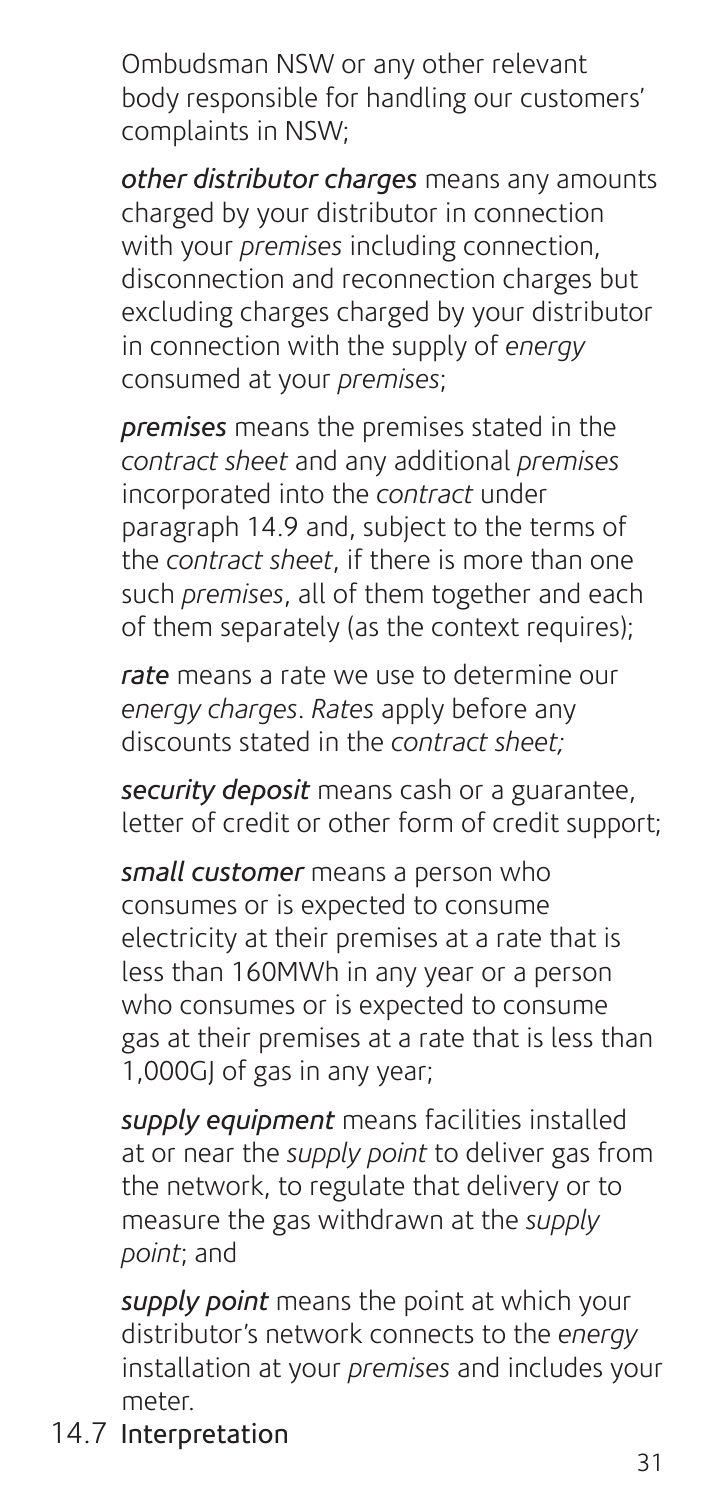In these contract terms:

- a. *we*, *us* or *our* refers to Simply Energy ABN 67 269 241 237 or it refers to Simply Energy and you (as the context requires);
- b. *you* or *your* refers to the person or persons named in the *contract sheet* as customer and, if more than one person is named, refers to each of you separately and all of you jointly;
- c. a reference to:
	- 1. the singular includes the plural and vice versa;
	- 2. a document includes any variation or replacement of it;
	- 3. costs we incur include our internal costs;
- d. the words including, includes, such as or for example are not words of limitation; and
- e. headings are for convenience only and do not affect interpretation.

## 14.8 Inconsistencies

If these contract terms are different to or inconsistent with the *contract sheet*, the latter prevails.

## 14.9 Multiple *premises* and portability

If you ask us to extend the *contract* to additional premises or to transfer the *contract* to your new premises because you are moving, and the additional or new premises are also in the same State as your original *premises*, then we may offer to incorporate those premises into the *contract*.

## 15. YOU MUST BE A *SMALL CUSTOMER*

#### 15.1 Notice

You must immediately notify us if you are not, or you cease to be, a *small customer*.

### 15.2 Possible consequences if you are not a *small customer*

If you are not, or you cease to be, a *small*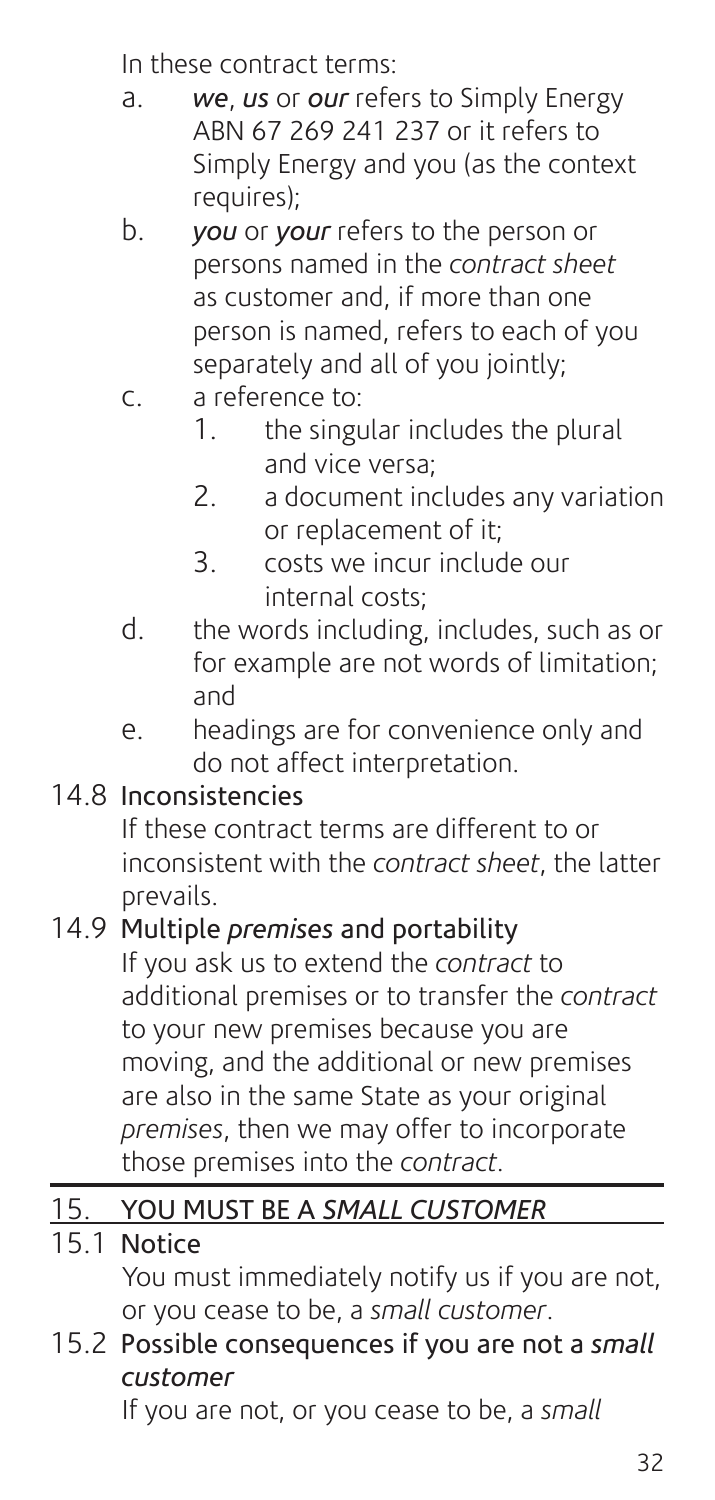*customer* then we may terminate the *contract* early by giving you notice and, unless the *law* disallows this, request your distributor to disconnect your *premises*.

- 15.3 Early termination fee If we terminate the *contract* under paragraph 15.2 then, unless the *law* disallows this, you must pay us the early termination fee set out in the *contract sheet*.
- 15.4 Basis on which the *contract* continues Until such time as we terminate the contract under paragraph 15.2, the *contract* will continue, for the term stated in the *contract sheet* (or, if no term is stated, indefinitely), not on these contract terms (except that paragraphs 15.2 and 15.3 will continue to apply) but on the standard contract terms we apply to larger customers (subject to any necessary adaptation), and not on the *rates* and *charges* stated in the *contract sheet* or otherwise applicable to you while you were a *small customer* but on the standard rates and charges we apply to larger customers. We will give you notice of the new contract terms and *rates* and *charges* as soon as practicable after we become aware that you are not, or have ceased to be, a *small customer*.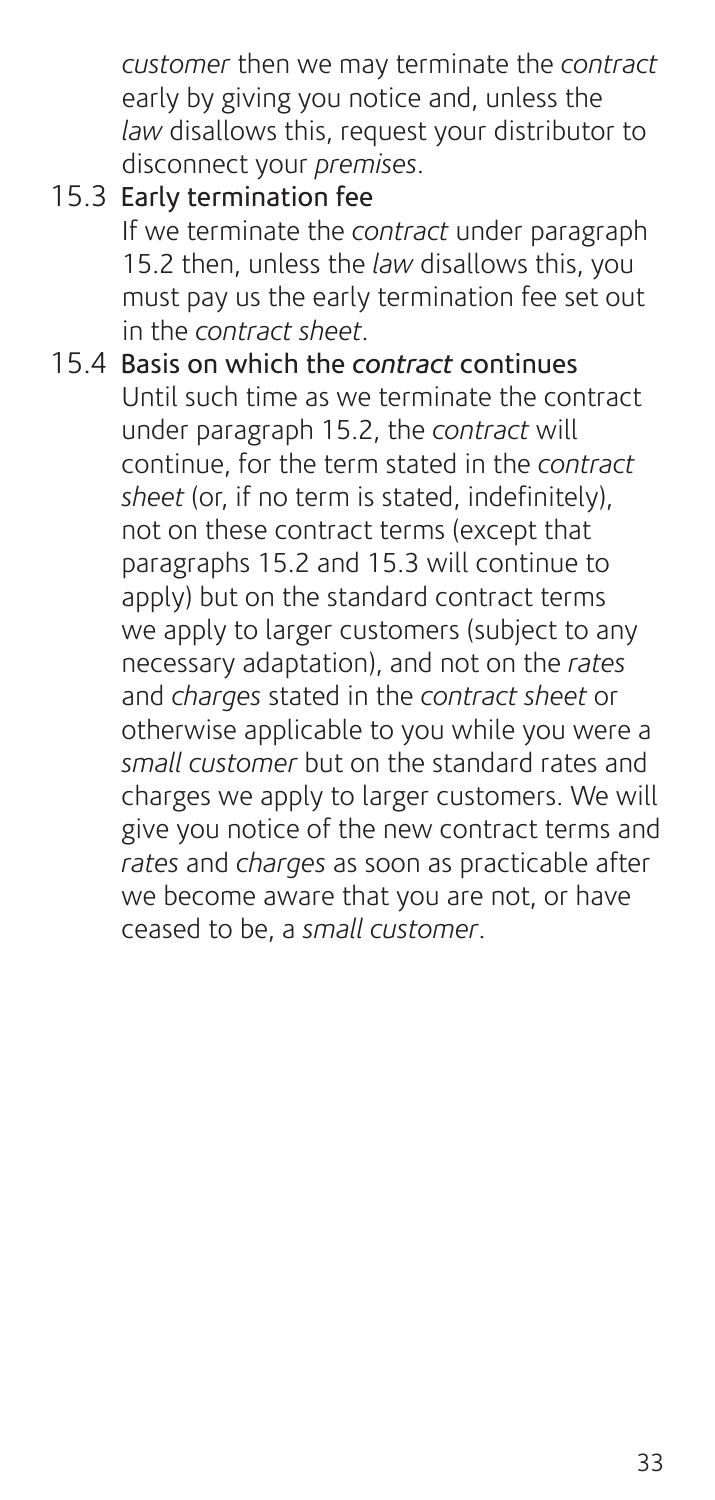## ANNEXURE A

## Privacy Policy

At Simply Energy, we respect your privacy. This privacy policy explains how Simply Energy deals with your personal information. Personal information is information about you, and includes your name and address, financial circumstances, credit history and account details.

We are committed to complying with the National Privacy Principals contained in the *Privacy Act* 1988 (Cth), which are designed to protect the privacy of individuals. We are also committed to complying with the *Spam Act* 2003 (Cth) (which deals with restrictions on sending emails) and the *Do Not Call Register Act* 2006 (Cth) (which deals with restrictions on making telephone calls).

#### What personal information does Simply Energy collect?

Simply Energy is an energy retailer. We supply energy and related services to households and businesses, and collect information for this purpose. We collect personal information about you, our customer, including your name, address, date of birth and other relevant identification information. We also collect information about your past energy consumption or likely future energy consumption, as well as financial information about you (including your credit history).

For our business customers, we collect personal information about the contact person for that customer.

We also collect information about our suppliers, employees (and prospective employees) and prospective customers or business contacts. We collect personal information in a variety of ways, including directly from you, from public sources (such as telephone directories) and from private sources (such as from credit reporting agencies, data providers, other market participants or a market operator). We may record your telephone calls with us, including for training, service quality and compliance purposes.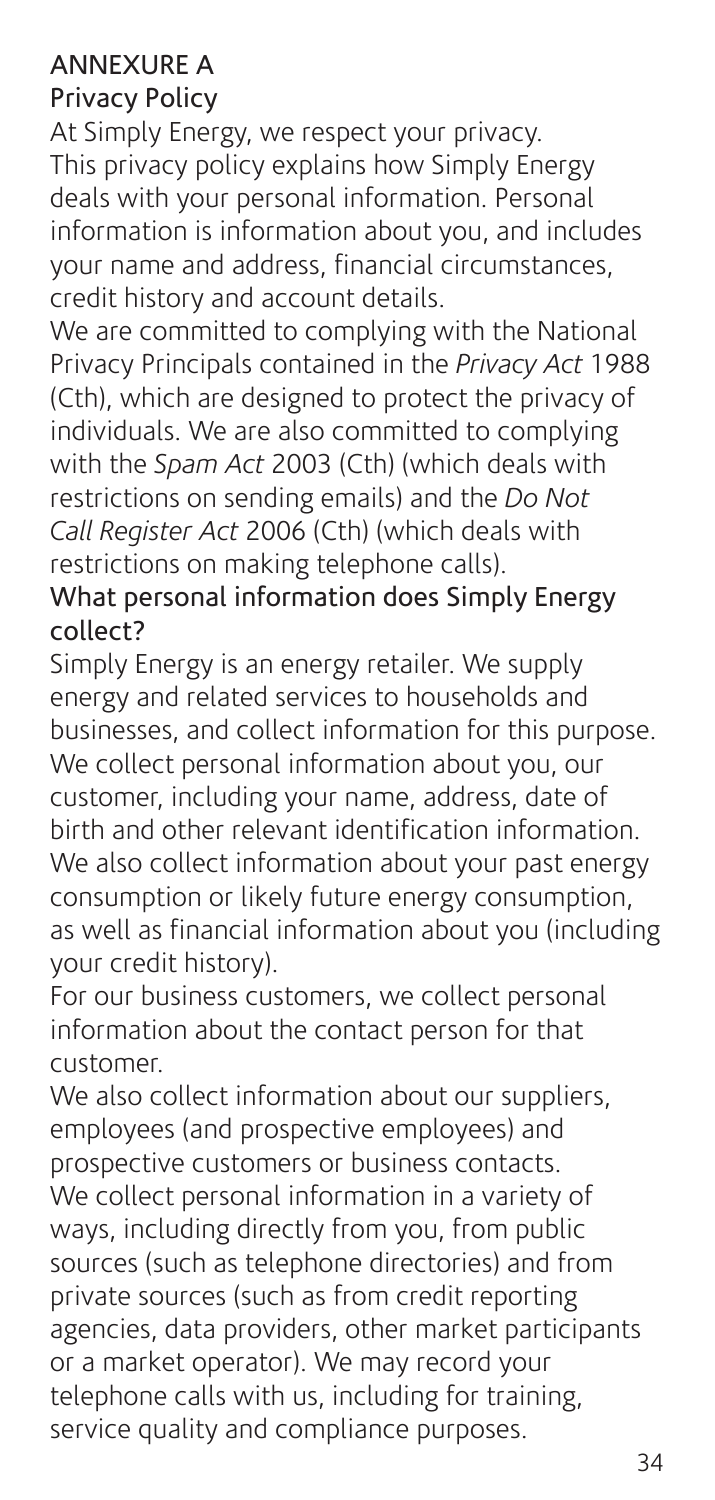#### Personal information collected on our website

We generally only collect personal information on our website where you provide it knowingly and voluntarily (for example, by entering into a contract online, filling out a form or emailing an inquiry). We may also collect other information about your use of the website that cannot be used to identify you, including:

- • Your server address
- • Your top level domain name
- The date and time of the visit
- Pages accessed and documents downloaded
- The address of any website that linked you directly to our site

#### How does Simply Energy use and disclose personal information?

We may use or disclose your personal information to supply energy or provide other products and services to you, and in the administration of our business.

For example, we may disclose personal information to our agents, advisors, contractors, service providers and entities related to us (including to entities located overseas), but only for the purposes of our business. This will include disclosing personal information for the purposes of any energy market process or system (including to distributors or a market operator) and to credit reporting agencies. We may also use or disclose information where required or permitted by law (for example to a law enforcement agency, a regulatory body or an industry ombudsman), to any organisation involved in a corporate reorganisation with us or considering acquiring an interest in our assets or business, or to any person or organisation for which you have given your consent (whether express or implied). Where we provide your personal information to other parties, we take steps to ensure the other part maintains the privacy of your personal information. We may analyse customer information so that we can manage and improve our services. We may also use your personal information to provide you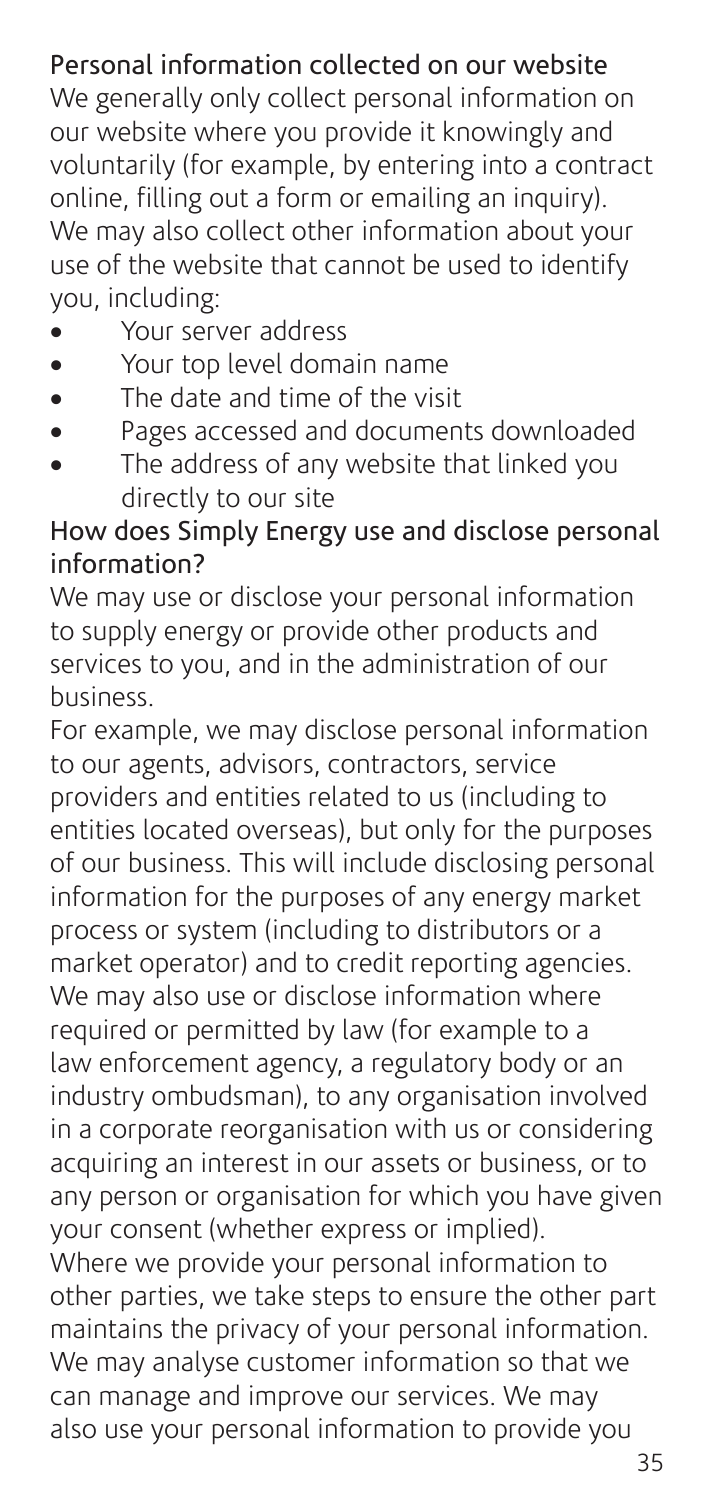information about other products and services you might be interested in, although you may opt out of receiving this information.

#### Sensitive information

Generally, we do not collect sensitive information about you (such as details of your race, political beliefs, religion or health). However, you may wish to provide us with health information, such as if you have special energy requirements or if you may be entitled to health-related rebates. We will obtain your consent before collecting, using or disclosing your sensitive information, unless required by law. Use of cookies

We may use 'cookie' technology on our website. A 'cookie' is a small message given to your web browser by our web server. The browser stores the message in a text file, and the message is then sent back to the server each time the browser requests a page from the server. A cookie does not give us any personal information about you.

We make limited use of cookies on our website. We use cookies to measure usage sessions accurately, and to gain a clear picture of which areas of the sites attract traffic. We also use cookies to improve the functionality of our website.

#### Employee records

Employee records are not covered by this privacy policy.

#### How does Simply Energy manage personal information?

We do not sell or trade your personal information. Simply Energy also takes reasonable steps to ensure the security of personal information held by it from loss or unauthorised access, destruction, use, modification or disclosure. Access to personal information is restricted to authorised personnel.

## How can you access your personal information?

You have a right to access your personal information. However, we may limit your access if access would disclose personal information about another person, or where it would disclose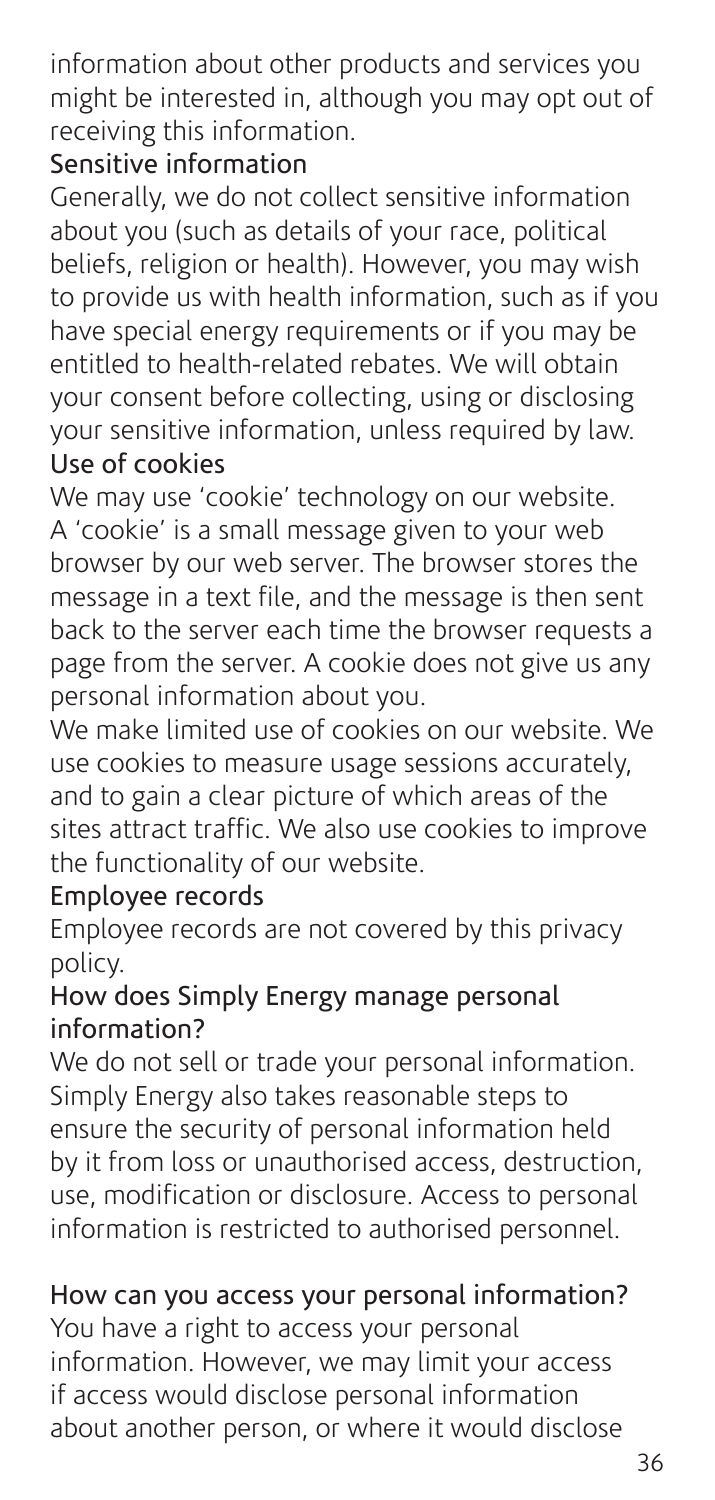commercially sensitive information. We will seek to ensure that your personal information is accurate and complete. However, if you would like to update your details, please contact us at privacy@simplyenergy.com.au. Complaints about privacy

If you require a complaint about how Simply Energy has handled your personal information, you can contact us at privacy@simplyenergy.com.au or at the address below. We will do our best to resolve your complaint promptly.

## How to contact Simply Energy

If you have any questions about how Simply Energy handles personal information, please contact us:

Email: privacy@simplyenergy.com.au Phone: 13 88 08 Address: PO Box 210, Balwyn VIC 3103

Changes to this privacy policy

We may update our privacy policy from time to time. This privacy was last updated on 1 August 2007.